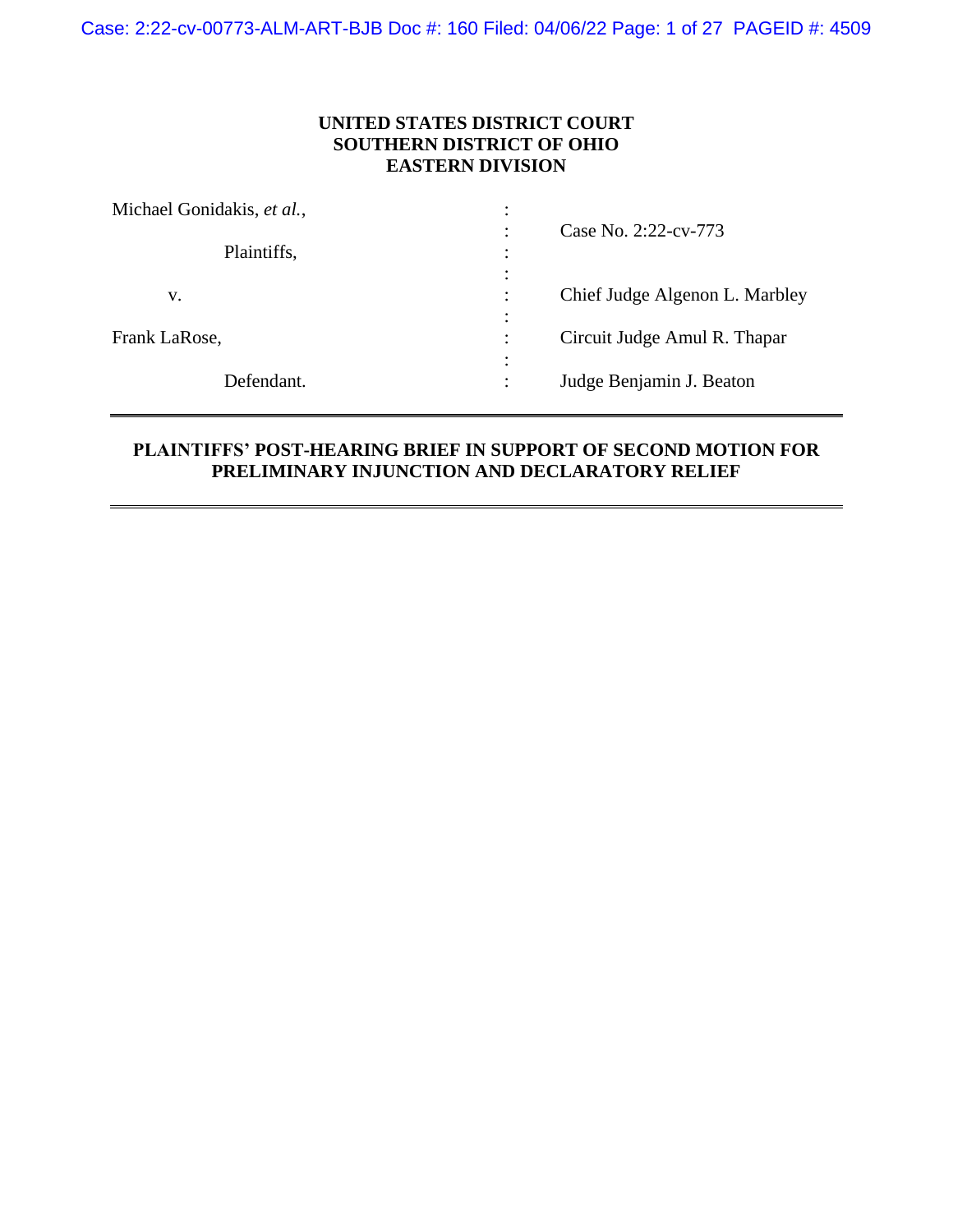# **TABLE OF CONTENTS**

| I.   |                |                                                                            |  |  |
|------|----------------|----------------------------------------------------------------------------|--|--|
| II.  |                |                                                                            |  |  |
| Ш.   |                |                                                                            |  |  |
| IV.  |                |                                                                            |  |  |
| V.   |                |                                                                            |  |  |
|      | A.             | Plaintiffs are likely to succeed on the merits because their right to vote |  |  |
|      | 1.             | The cancelation of the primary election for state legislative office       |  |  |
|      | 2.             | The cancelation of the primary election for state legislative office       |  |  |
|      | <b>B.</b>      | Plaintiffs will suffer irreparable harm unless this Court adopts a plan    |  |  |
|      | $\mathbf{C}$ . |                                                                            |  |  |
| VI.  |                |                                                                            |  |  |
|      | A.             | This Court should adopt a plan blessed by the Redistricting                |  |  |
|      | 1.             | Because this Court should defer to the Redistricting Commission, it        |  |  |
|      | 2.             |                                                                            |  |  |
|      | 3.             | It matters not that the Redistricting Plans may conflict with the Ohio     |  |  |
|      | <b>B.</b>      | Alternatively, this Court may adopt the 2011 map for the 2022 election     |  |  |
|      | $\mathbf{C}$ . |                                                                            |  |  |
|      | D.             | This Court should avoid the alternative plans unendorsed by the            |  |  |
|      | 1.             | The so-called "Independent Plan" has significant flaws, including          |  |  |
|      | 2.             |                                                                            |  |  |
|      | Е.             | The Simon Parties' claims should not prevent the adoption of the Third     |  |  |
| VII. |                |                                                                            |  |  |
|      |                |                                                                            |  |  |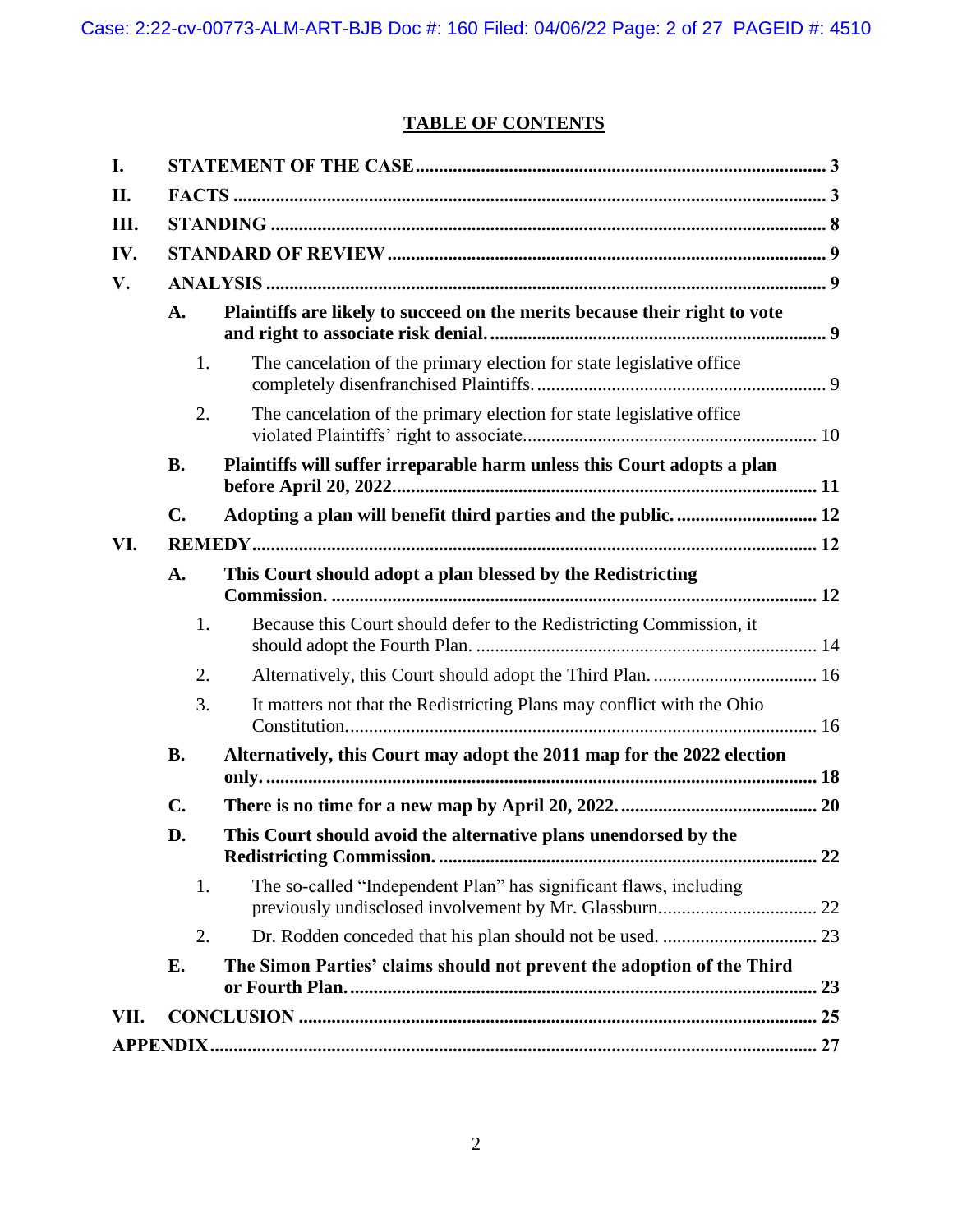### <span id="page-2-0"></span>**I. STATEMENT OF THE CASE**

Because the primary election for state legislative offices was canceled, there is no question that Plaintiffs are suffering a constitutional harm. With the deadline to adopt a new plan two weeks away, one question remains, "What plan?"

Because this Court should defer to the legislative body vested by the Ohio Constitution to make redistricting decisions, this Court should adopt the most recent plan passed by a majority of the Ohio Redistricting Commission. That is the Fourth Plan. And this Court should do so even if the Ohio Supreme Court later finds the Fourth Plan out of compliance. This is required to protect Plaintiffs' fundamental rights. *See Perry v. Perez*, 565 U.S. 388, 393 (2012); *Reynolds v. Sims*, 377 U.S. 533, 554 (1964). Alternatively, this Court should adopt the 2011 map on an interim basis.

## <span id="page-2-1"></span>**II. FACTS**

The preliminary injunction hearing showed that Plaintiffs cannot exercise their constitutional rights related to the primary election for state legislative office, and this Court should adopt a map on or before April 20, 2022, to avoid the complete disenfranchisement of Plaintiffs.

#### **A. Ohio's 2011 legislative district maps.**

The State of Ohio has a bicameral legislature, with a House of Representatives and a Senate. Historically, the Ohio Constitution has provided for 99 Representatives and 33 Senators, with the districts determined using the federal decennial census to divide the total population of the state by 99 and 33. *See* Ohio Constitution, Article XI, Section 2.

Ohio's 2011 legislative district maps were created after receipt of the 2010 U.S. Census data showing that Ohio had a population of 11,536,504 people. The 2011 legislative district maps were created in accordance with the U.S. Constitution and the Ohio Constitution. *See Wilson v. Kasich*, 134 Ohio St.3d 221, 2012-Ohio-5367, 981 N.E.2d 814, ¶ 48.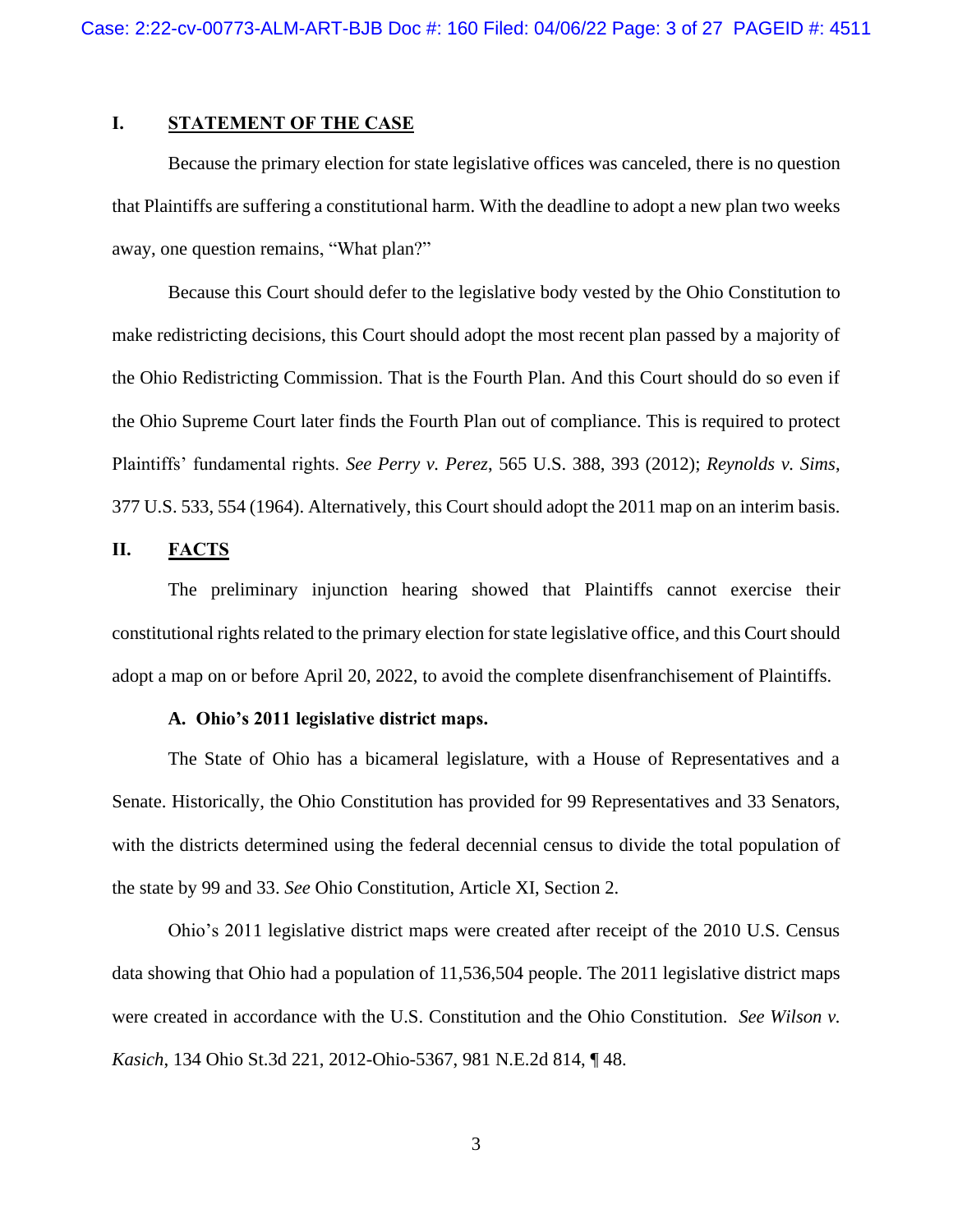#### **B. 2015 amendments to the Ohio Constitution.**

In 2015, voters amended the Ohio Constitution with "Issue 1," which created a bipartisan process for drawing new state legislative districts led by the Ohio Redistricting Commission. The Redistricting Commission, under Article XI, "shall be responsible for the redistricting of this state for the general assembly." Ohio Constitution, Article XI, Section 1(A). Its seven members include four appointees controlled by the General Assembly and three executives, the governor, auditor of state, and secretary of state. *Id.*

State legislative district plans approved by a bipartisan majority of the Redistricting Commission are valid for ten years, while a district plan approved by a simple majority are valid for four years. *See* Ohio Constitution, Article XI, Sections 8(B) and 8(C)(1)(a). In approving the state legislative districts under Article XI, Section 1, the Redistricting Commission considers various factors, such as not splitting political subdivisions. *See* Ohio Constitution, Article XI, Section 3(B).

Article XI limits the role of the Ohio Supreme Court. Unlike federal courts, the Ohio Supreme Court cannot order that a particular plan for state legislative districts be adopted. *See*  Ohio Constitution, Article XI, Section 9(D). Instead, the Ohio Supreme Court is limited to returning the issue to the Redistricting Commission. *Id*.

## **C. The Redistricting Commission adopts First Plan and Second Plan, and both are rejected by the Ohio Supreme Court.**

The Redistricting Commission adopted the First Plan in September 2021. (First Plan, Plaintiffs' Exhibit 2; March 30, 2022 Preliminary Injunction Hearing Transcript ("Tr"), ECF No. 150, PageID # 4241, 7:24–25). In January 2022, the First Plan was rejected by the Ohio Supreme Court. (*01/12/2022 Case Announcements #2*, 2022-Ohio-86, Pls. Ex. 3). The Redistricting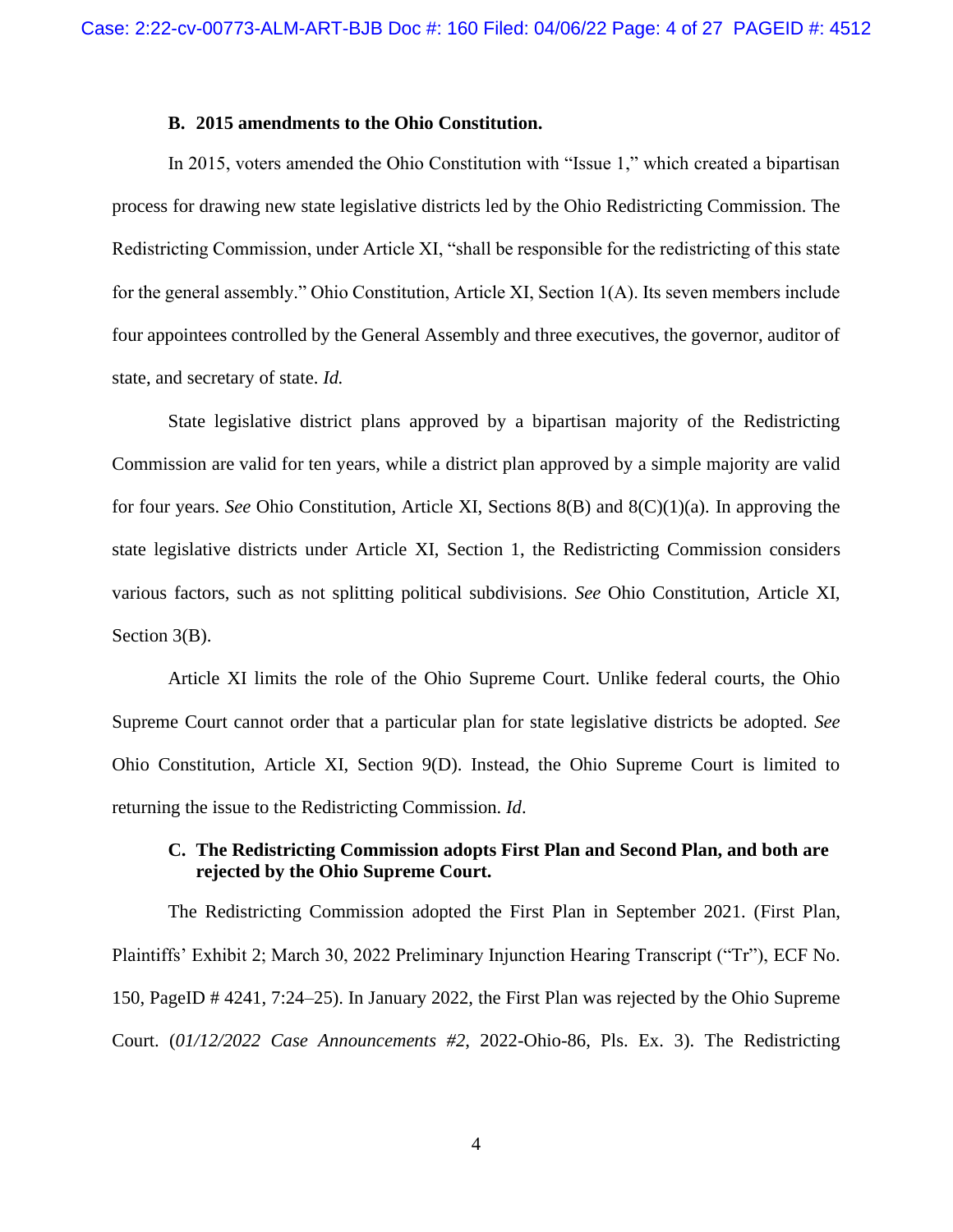Commission was instructed to "adopt a new plan within ten days." (*Id.*). Soon after, the Redistricting Commission adopted a new plan, the Second Plan. (Second Plan, Pls. Ex. 4).

Because of Ohio's election calendar (Pls. Ex. 1), while the Second Plan was pending before the Ohio Supreme Court, the General Assembly passed uncodified law to temporarily alter Ohio's statutory election structure. (Sub. H.B. No. 93 ("House Bill 93"), Section 4, p. 29, Pls. Ex. 5). House Bill 93 allowed Ohio's Chief Election Officer, the Secretary of State, to adjust most election-related deadlines. (*Id.* at (G)). But the primary election remained on May 3, 2022. (*Id.*).

The Ohio Supreme Court then rejected the Second Plan. (*02/07/2022 Case Announcements #2*, 2022-Ohio-349, Pls. Ex. 6). The Court ordered that the Redistricting Commission "be reconstituted and . . . convene and draft an entirely new General Assembly-district plan . . . ." (*Id.*). This new Third Plan was to be adopted on or before February 17, 2022, and filed with the Court on or before February 18, 2022. (*Id.*).

#### **D. The Redistricting Commission declares impasse, then adopts Third Plan, which is again rejected.**

In response to the Ohio Supreme Court's latest rejection, the Redistricting Commission declared that there was an "impasse," and it was no longer possible for a majority to adopt a plan. (Pls. Ex. 7). Despite the initial impasse, the Redistricting Commission later adopted the Third Plan. (Third Plan, Pls. Ex. 8).

Two days later, Secretary of State Frank LaRose issued a directive implementing the Third Plan, Directive 2022-26. (Pls. Ex. 9). Directive 2022-26 instructed the local boards of elections to immediately begin carrying out the Third Plan. (*Id.*, p. 2). As result, the local boards of elections began that work. (Tr., ECF No. 150, PageID # 4293, 59:16–21). Work on the Third Plan was reinforced through at least two other directives issued by Secretary LaRose. (Pls. Exs. 10, 11; Affidavit of Amanda Grandjean ("Grandjean Aff."), ECF No. 88-1, ¶ 15, PageID # 1322).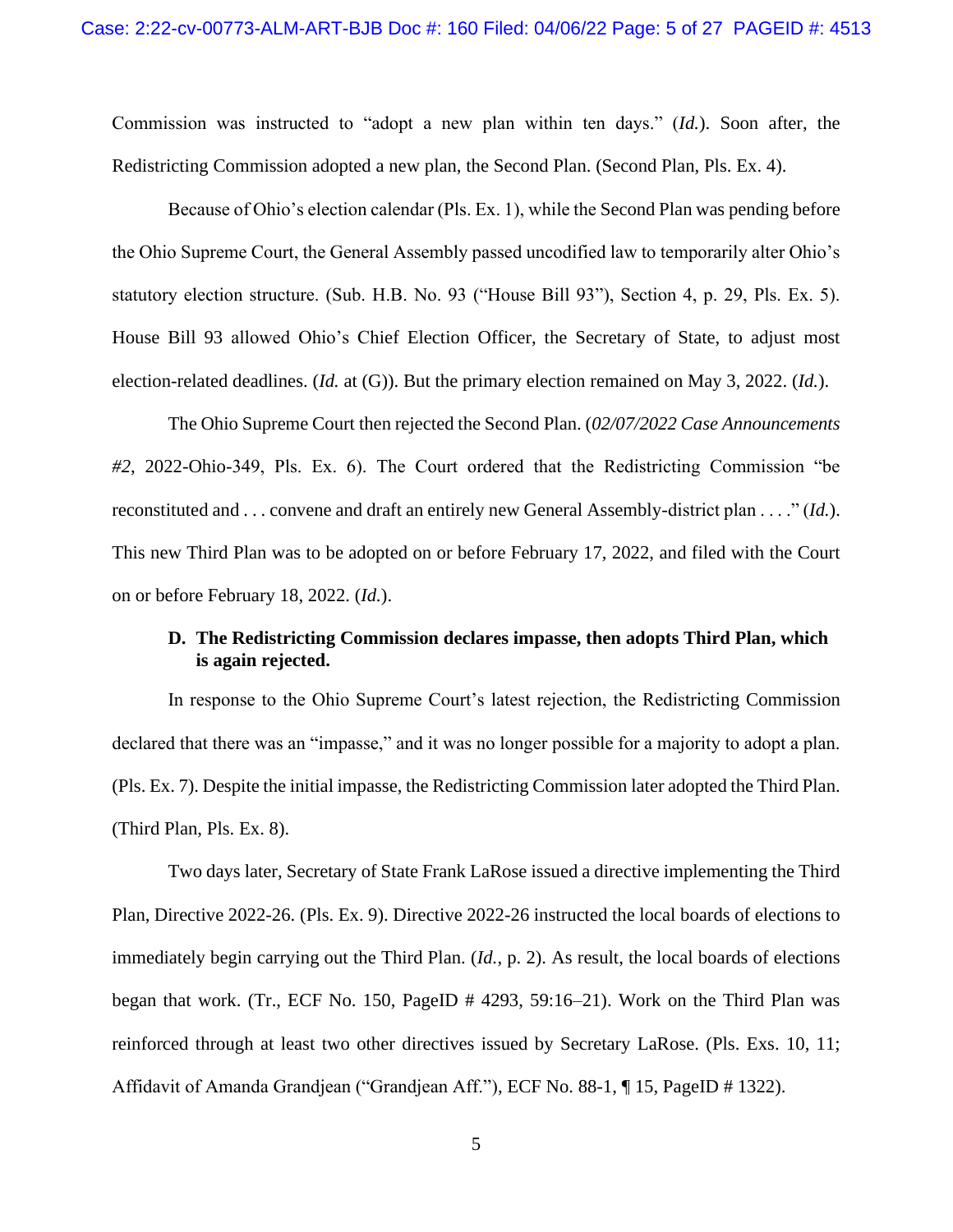Despite the time and effort invested by local boards of education, the Ohio Supreme Court invalidated the Third Plan. (*03/16/2022 Case Announcements #2*, 2022-Ohio-790, Pls. Ex. 12). The Ohio Supreme Court again ordered the Redistricting Commission to reconvene, but to draft the next plan in public. (*Id.*).

The next day, Secretary LaRose issued Directive 2022-30. (Pls. Ex. 13). This "paused" any new work by the local boards on the Third Plan. (Tr., ECF No. 150, PageID # 4274, 40:20). Because the state legislative races were paused yet Ohio law compelled the other races forward, the state legislative races were removed from the ballot. (*See* Pls. Ex. 14). As a result, the primary election for state legislative offices was canceled. (Tr., ECF No. 150, PageID # 4247, 13:17).

## **E. The Fourth Plan is adopted and is likely to be rejected because it is much like the Third Plan.**

Following the rejection of the Third Plan, the Redistricting Commission adopted the Fourth Plan on March 28, 2022. (Pls. Ex. 15). Even though it was a new plan, there were few changes made from the Third Plan. (Tr., ECF No. 150, PageID # 4370, 136:5). Under the Third Plan, the districts that were "competitive" for a particular party (i.e., likely to vote for a particular party 50% to 52% of the time) were mainly assigned to Democrats rather than Republicans. (*Id.*). The same was true for the Fourth Plan. (*Id.*, PageID # 4370, 136: 11–21). The Fourth Plan has been challenged in the Ohio Supreme Court. That challenge remains pending.

## **F. The Redistricting Commission rejects other plans.**

While the Redistricting Commission has sole authority under the Ohio Constitution to consider and adopt plans, advocates have pushed for alternate plans. The "MacDonald and Johnson Plan" or the so-called "Independent Plan" was rejected by the Redistricting Commission. (Tr., ECF No. 150, PageID # 4377, 143: 9–10). When presented to the Redistricting Commission, the "Independent Plan" was incomplete and had technical flaws. (*Id.*, 135:3). Dr. Johnson, who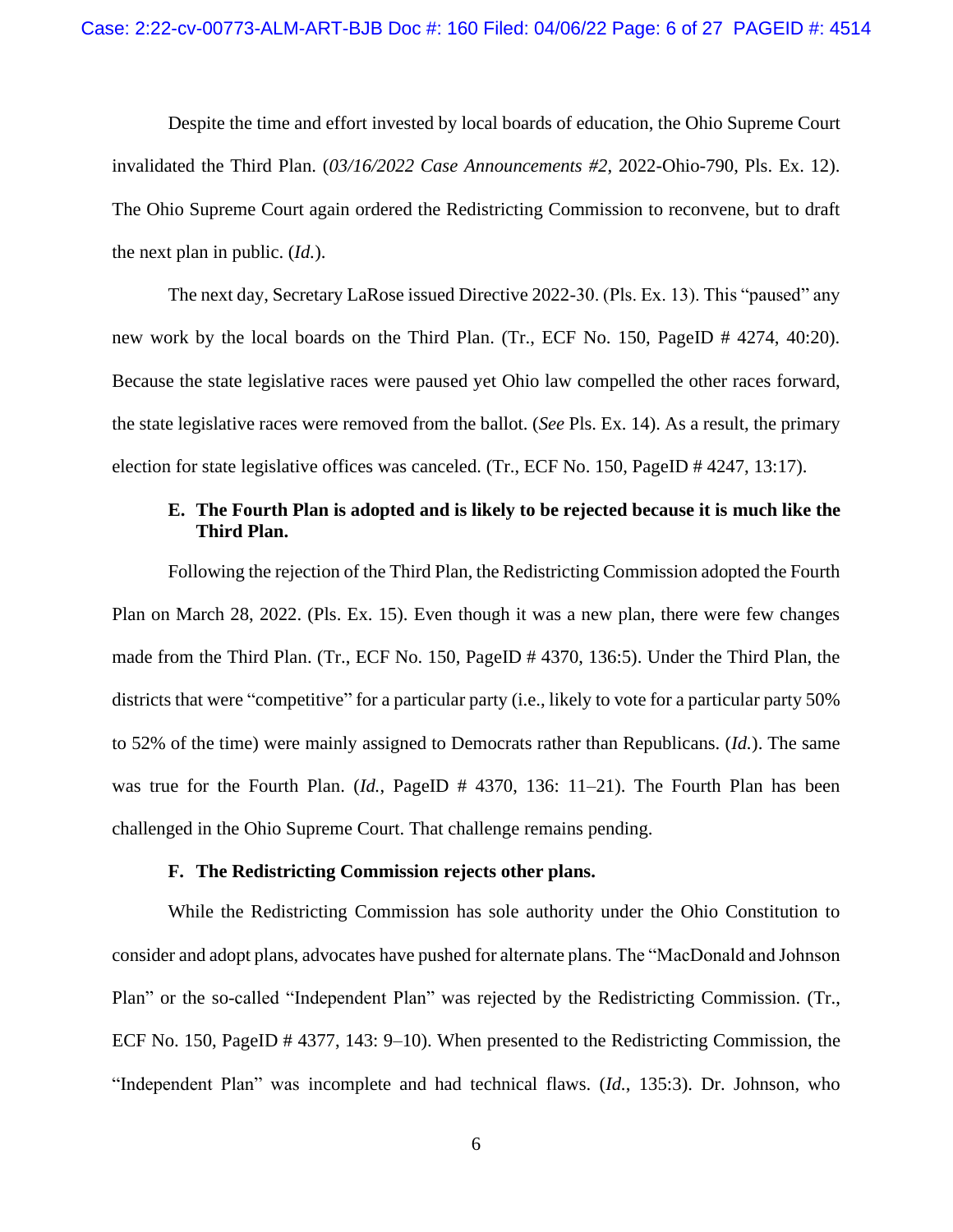developed the plan, explained that it was not in final form: "I cannot say it was a final constitutional map." (Affidavit of Dr. Douglas Johnson ("Dr. Johnson Aff."), Appendix, Exhibit A, ¶ 18). And even though it was incomplete, this plan it was introduced by one member of the Redistricting Commission. (Commission Meeting, Transcript – Part 5 at 1:13).<sup>1</sup> A 5-2 majority of the Redistricting Commission rejected it. (*Id.* at 21:32).

Another plan was developed by an individual hired for litigation purposes, Dr. Jonathon Rodden. But Dr. Rodden conceded that his plan failed the partisanship requirement of the Ohio Constitution. (*Id*., 186:17–187:22). He also conceded that it was not suggested by any member of the Redistricting Commission, though it was uploaded to the public portal for consideration. (*Id.*, 199:12–15).

### **G. The Secretary of State needs a map no later than April 20, 2022, for an August 2, 2022, primary election for state legislative offices.**

During the preliminary injunction hearing, this Court recognized that April 20, 2022 is the "drop-dead" date to adopt a plan for the 2022 General Assembly election. (Tr., ECF No. 150, PageID # 4347, 113:2). This would allow for the full primary election calendar. (*Id.*). Using April 20, 2022, facilitates a primary election on August 2, 2022. (*Id.*, PageID # 4269, 35:13). A primary election on August 2, 2022, for state legislative office is advantageous because many local boards of elections hold special elections that day, which means lower costs than a stand-alone primary election for General Assembly seats. (*Id.*, PageID # 4285, 51:7).

<sup>1</sup> *Commission Meeting*, OHIO REDISTRICTING COMMISSION, March 28, 2022, Transcript – Part 5 *available at* https://redistricting.ohio.gov/meetings (last accessed April 5, 2022).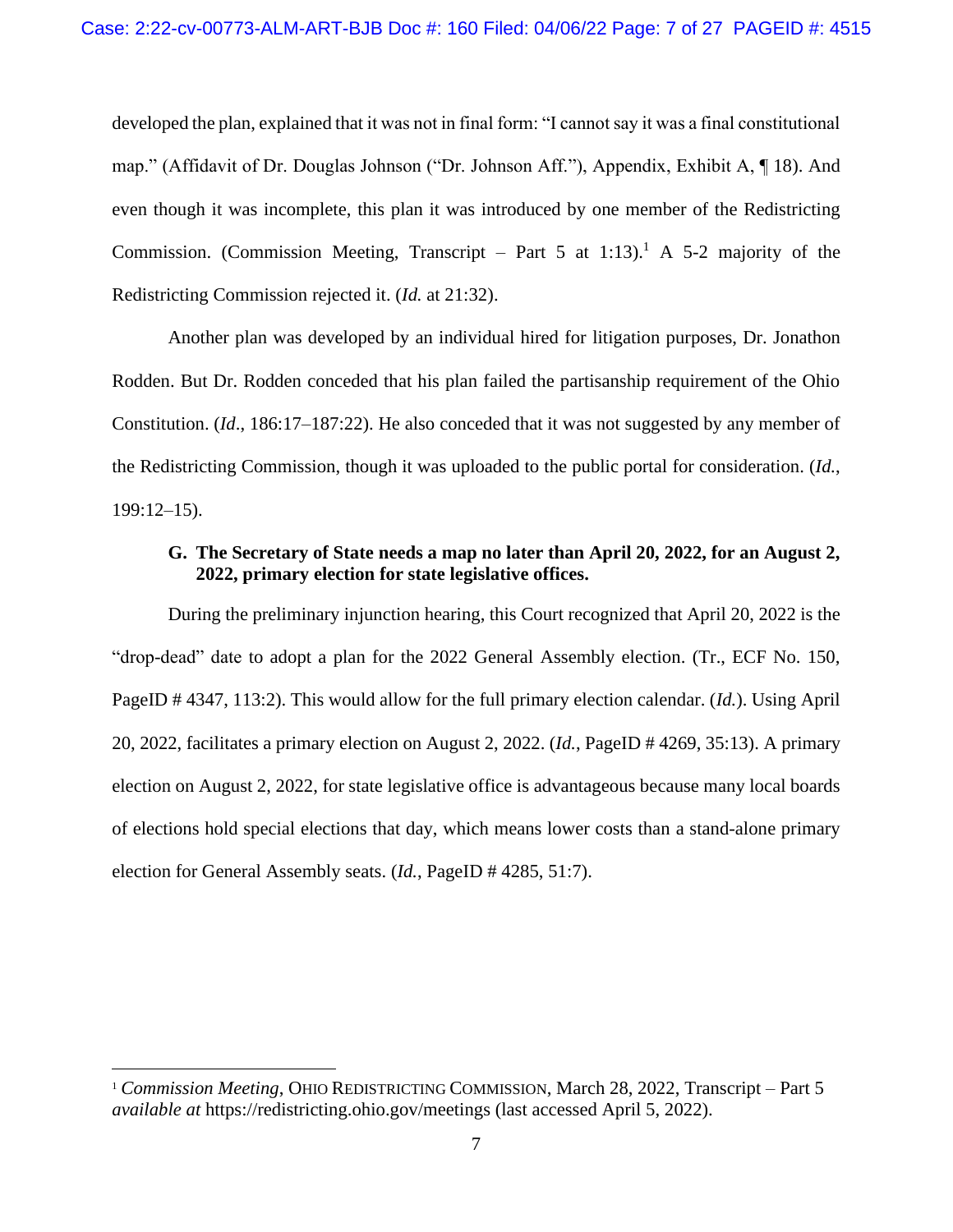## <span id="page-7-0"></span>**III. STANDING**

Because Plaintiffs have been disenfranchised, they have standing to bring their claims.<sup>2</sup> In voting rights-related cases, plaintiffs generally have standing by identifying their specific districts impacted, the election-activity impacted, and an imminent risk of harm. *See, e.g.*, *Nemes v. Bensinger*, 467 F. Supp. 3d 509, 522 (W.D. Ky. 2020). Standing is more broadly conveyed when an election has been cancelled, creating a non-apportionment claim. *See Igartúa v. Obama*, 842 F.3d 149, 155 (1st Cir. 2016) (discussing *Adams v. Clinton*, 531 U.S. 941 (2000)). Even though disenfranchisement is felt widely, denying everyone the right to vote is "sufficiently concrete and personalized to confer standing." *Weltner v. Raffensperger*, No. 1:20-cv-01407-ODE, 2020 U.S. Dist. LEXIS 247760, at \*18 (N.D. Ga. May 18, 2020) (the bar against generalized grievances does not apply to voting rights).

Plaintiffs have standing because they have each been disenfranchised. The hearing showed that Mr. Gonidakis is a registered voter in Ohio. (Tr., ECF No. 150, PageID # 4348, 114:13). He is the president of Ohio Right to Life. (*Id.*, 115:4). He typically engages in election activity, such as candidate research, going door-to-door, attending rallies, and handing out yard signs, among other election activity. (*Id.*, 114:22–25). But Mr. Gonidakis cannot vote because there is no primary election for general assembly candidates currently scheduled. (Tr., ECF No. 150, PageID # 4247, 13:17). As a result, Mr. Gonidakis' voting and related rights have been denied. While Mr. Gonidakis is not alone in this harm, because voting is an individualized fundamental right, his harm is sufficiently particularized and concrete to confer standing.

 $2$  Though the Bennett Petitioners conceded standing during the preliminary injunction hearing, Plaintiffs respond to the motions to dismiss. (ECF Nos. 132, 133).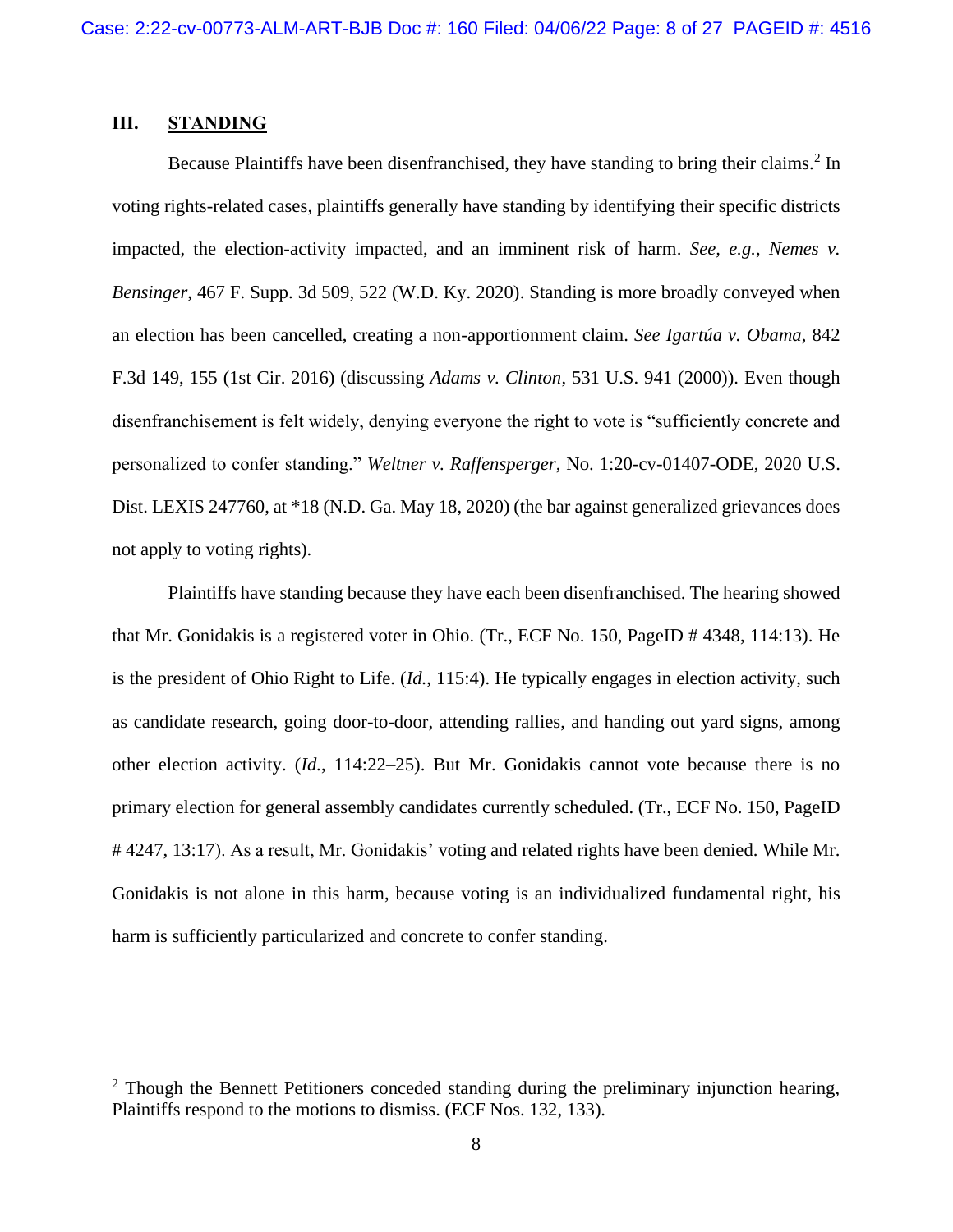#### <span id="page-8-0"></span>**IV. STANDARD OF REVIEW**

In determining whether to grant a preliminary injunction, a district court considers four factors: (1) whether the movant has a strong likelihood of success on the merits; (2) whether the movant would suffer irreparable injury absent the injunction; (3) whether the injunction would cause substantial harm to others; and (4) whether the public interest would be served by the issuance of an injunction. *Daunt v. Benson*, 956 F.3d 396, 406 (6th Cir. 2020); *see also Bays v. City of Fairborn*, 668 F.3d 814, 818-19 (6th Cir. 2012). These factors "are not prerequisites, but rather are factors which the Court should balance." *Golden v. Kelsey-Hayes Co.,* 73 F.3d 648, 653 (6th Cir. 1996). These four factors are met here because Plaintiffs' fundamental rights risk denial, and there is no harm in securing the right to vote or associate.

## <span id="page-8-1"></span>**V. ANALYSIS**

The preliminary injunction hearing showed that Plaintiffs are likely to succeed on the merits of their constitutional claims, and the public interest requires state legislative districts.

## <span id="page-8-2"></span>**A. Plaintiffs are likely to succeed on the merits because their right to vote and right to associate risk denial.**

The preliminary injunction hearing confirmed that Plaintiffs' constitutional rights are being violated because there is no primary election currently scheduled for state legislative offices.

## **1. The cancelation of the primary election for state legislative office completely disenfranchised Plaintiffs.**

<span id="page-8-3"></span>This Court should find that the canceled primary election completely disenfranchised Plaintiffs in violation of the U.S. Constitution. The right to vote is a fundamental right, and the Equal Protection Clause and the Substantive Due Process Clause prohibit blanket disenfranchisement. *George v. Hargett*, 879 F.3d 711, 727 (6th Cir. 2018) (citing *Warf v. Bd. of Elections of Green Cty.*, 619 F.3d 553, 559 (6th Cir. 2010)). Examples of complete disenfranchisement violations include a municipal government refusing to hold an election, as in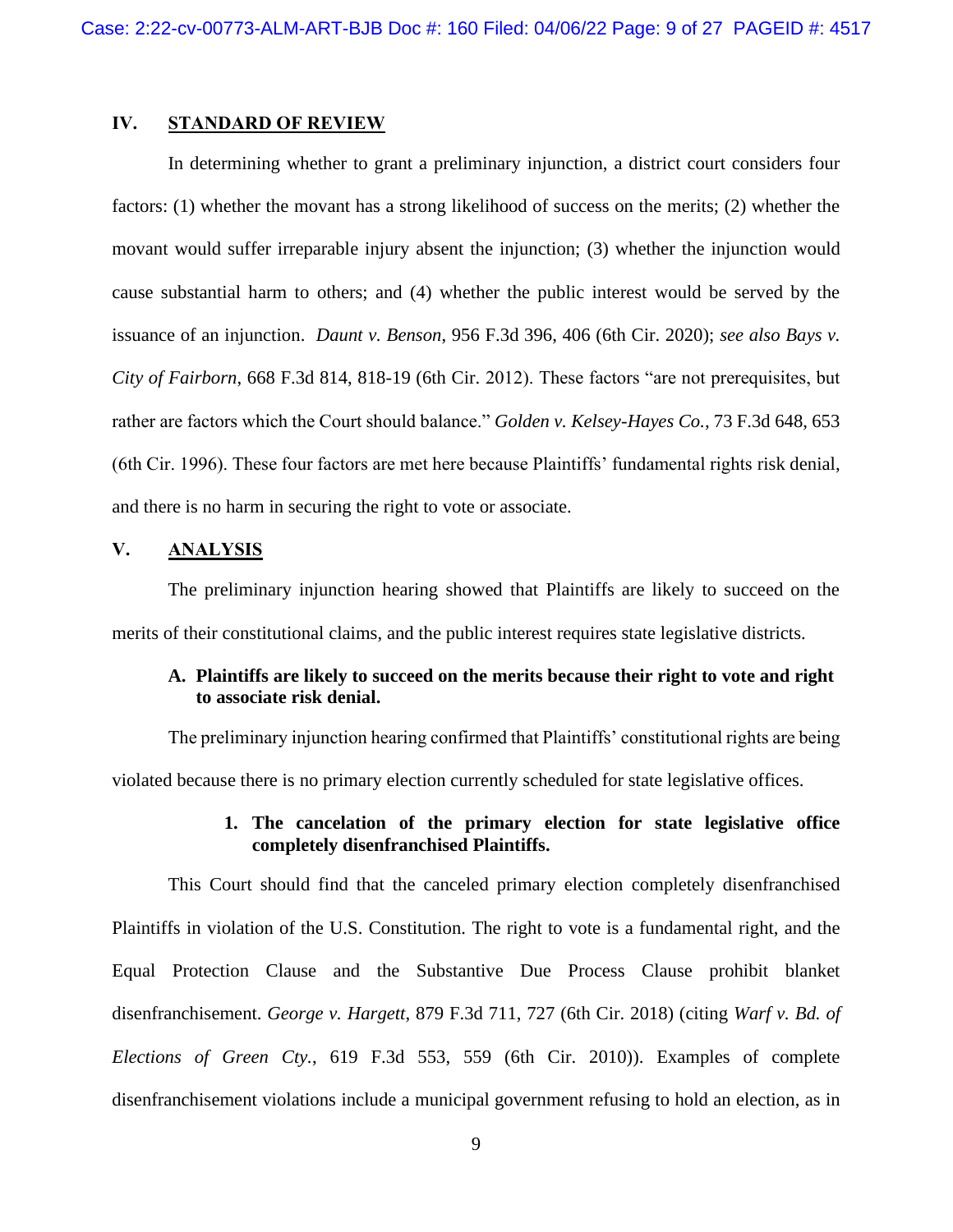*Bonas v. Town of North Smithfield*, 265 F.3d 69, 74 (1st Cir. 2001), and the Governor of Georgia filling a seat on the Georgia Supreme Court rather than holding an election, as in *Duncan v. Poythress*, 657 F.2d 691, 702 (5th Cir. 1981). Constitutional rights are no less important when a primary election is involved. *Griffin v. Burns*, 570 F.2d 1065, 1074 (1st Cir. 1978).

Here, Plaintiffs have been disenfranchised so they are likely to succeed on the merits of their claims. The hearing showed that Mr. Gonidakis is a registered voter in Ohio. (Tr., ECF No. 150, PageID # 4348, 114:13). But Mr. Gonidakis cannot vote because there is no primary election for general assembly candidates currently scheduled. (*Id.*, 13:17). As result, Plaintiffs, including Mr. Gonidakis, have been completely disenfranchised. Because blanket disenfranchisement violates the U.S. Constitution, Plaintiffs are likely to succeed on the merits.

#### **2. The cancelation of the primary election for state legislative office violated Plaintiffs' right to associate.**

<span id="page-9-0"></span>This Court should find that the canceled primary election for state legislative offices violated Plaintiffs' right to associate. "The rights of political association and free speech occupy a similarly hallowed place in the constitutional pantheon." *Graveline v. Benson*, 992 F.3d 524, 535 (6th Cir. 2021) (citation omitted). The "right to associate with the political party of one's choice is an integral part of the basic constitutional freedom." *Mich. State A. Philip Randolph Inst. v. Johnson*, 749 F. App'x 342, 363 (6th Cir. 2018) (quoting *Kusper v. Pontikes*, 414 U.S. 51, 57, 94 S. Ct. 303, 38 L. Ed. 2d 260 (1973)). This includes vetting candidates, as "Debate on the qualifications of candidates is at the core of our electoral process and of the First Amendment freedoms . . . ." *Republican Party v. White*, 536 U.S. 765, 781, 122 S. Ct. 2528, 2538 (2002) (citation and internal quotation marks omitted). And while the right to politically associate is not absolute, a severe restriction must be narrowly drawn to advance a state interest of compelling importance. *Kishore v. Whitmer*, 972 F.3d 745, 749 (6th Cir. 2020) (citation omitted).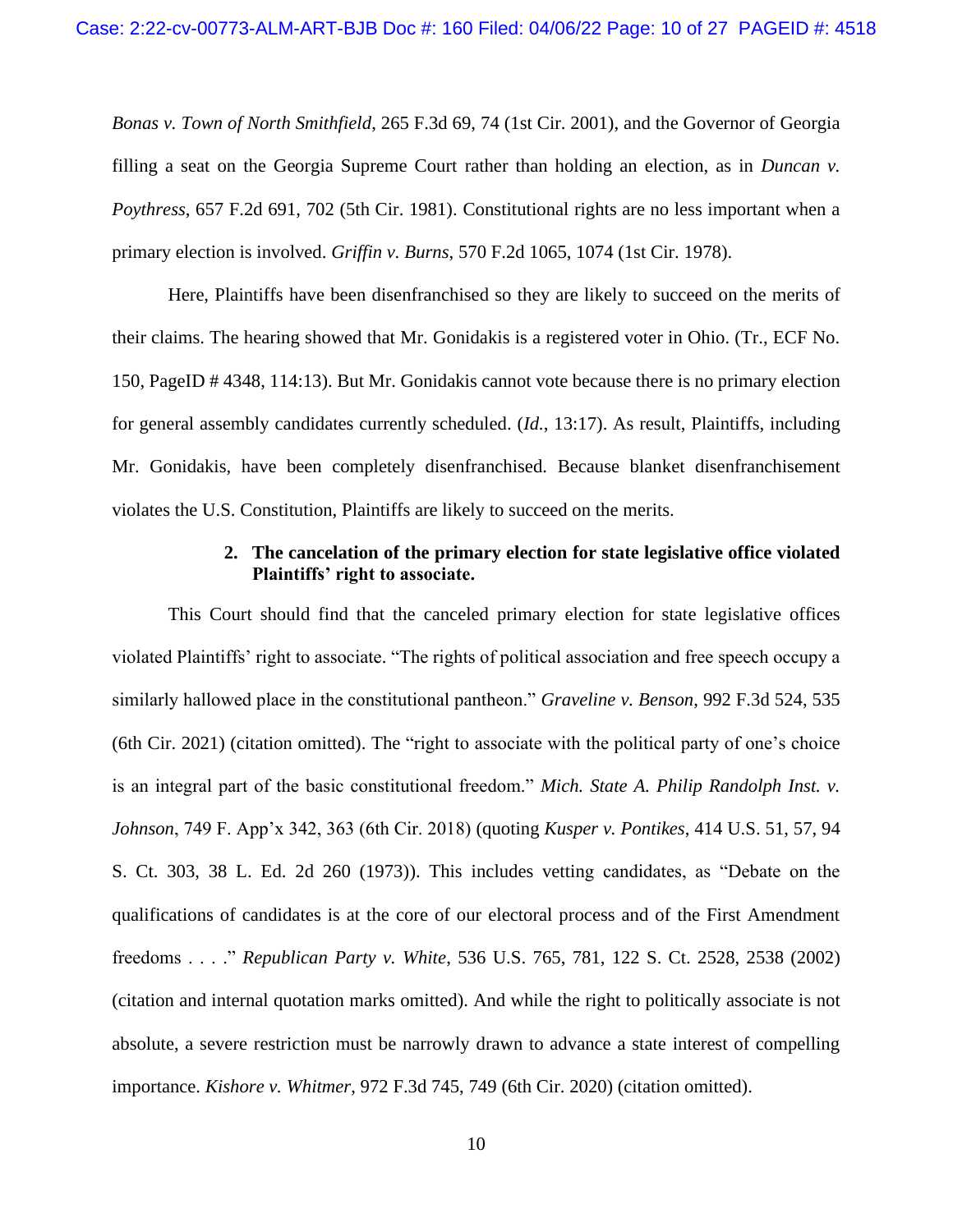Here, Plaintiffs cannot associate with members of their state legislative districts in violation of the U.S. Constitution, and there is no state interest for doing so. The hearing showed that Mr. Gonidakis is a registered voter in Ohio, and he engages in election-related speech, such as candidate research, going door-to-door, attending rallies, and handing out yard signs, among other things. (Tr., ECF No. 150, PageID # 4348, 114:13–25). But Mr. Gonidakis cannot engage in this speech for legislative candidates because he has no legislative districts. (*Id.*, 13:17). Secretary LaRose has advanced no state interest supporting this denial. This denial is a separate violation of the U.S. Constitution along with any disenfranchisement caused by eliminating the primary election. Plaintiffs are therefore likely to succeed on the merits of this claim.

## <span id="page-10-0"></span>**B. Plaintiffs will suffer irreparable harm unless this Court adopts a plan before April 20, 2022.**

Because there is no primary election for state legislative office scheduled, Plaintiffs will suffer irreparable harm without this Court's action. When constitutional rights are threatened or impaired, irreparable injury is presumed. *See ACLU of Ky. v. McCreary County, Ky.*, 354 F.3d 438, 445 (6th Cir. 2003). The right to vote and the right to associate are constitutional rights. *Reynolds v. Sims*, 377 U.S. 533, 554-555, (1964). A restriction of these fundamental rights thus constitutes irreparable injury. *Obama for Am. v. Husted*, 697 F.3d 423, 436 (2012) (citation omitted); *see also Williams v. Salerno*, 792 F.2d 323, 326 (2d Cir. 1986).

Here, the hearing showed that Plaintiffs are suffering irreparable harm because their constitutional rights have been deprived. Plaintiffs would vote and associate with candidates but cannot do so because the primary election for state legislative offices was canceled. (Tr., ECF No. 150, PageID # 4348, 114). The denial of these rights is an irreparable harm that Plaintiffs will suffer absent an injunction by this Court because there is no statutory authority for the election of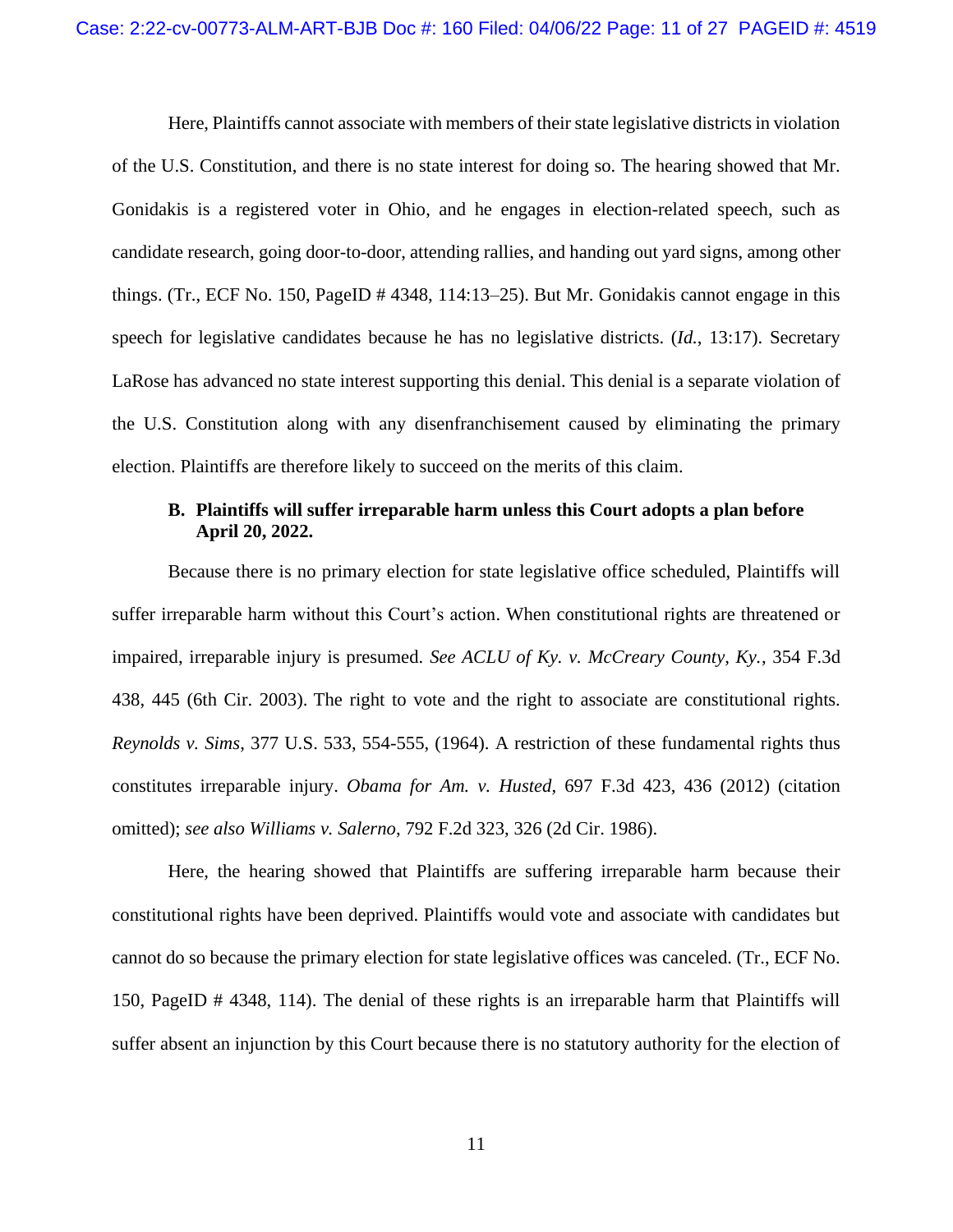state legislative offices to take place, and no election is currently scheduled. (Tr., ECF No. 150, 13:17).

#### **C. Adopting a plan will benefit third parties and the public.**

<span id="page-11-0"></span>Because there is no primary election for state legislative offices, third parties and the public will benefit from this Court adopting a plan. As the Sixth Circuit has recognized, "it is always in the public interest to prevent the violation of a party's constitutional rights." *G & V Lounge v. Mich. Liquor Control Comm'n*, 23 F.3d 1071, 1079 (6th Cir. 1994). Although states have "a strong interest in their ability to enforce state election law requirements . . . members of the public, however, 'have a strong interest in exercising the fundamental political right to vote.'" *Hunter v. Hamilton Cnty. Bd. of Elections*, 635 F.3d 219, 244 (6th Cir. 2011) (quoting *Purcell v. Gonzalez*, 549 U.S. 1, 4 (2006)). "That interest is best served by favoring enfranchisement and ensuring that qualified voters' exercise of their right to vote is successful." *Hunter*, 635 F.3d at 244.

Here, adopting a plan serves the public interest by protecting the constitutional rights of Ohioans. Because there is no scheduled primary election, action by this Court causing an election to take place will best serve the public and third parties. (Tr., ECF No. 150, 13:17). As this Court found during the hearing, the public interest is best served by scheduling the primary election for state legislative office on August 2, 2022, and adopting a plan no later than April 20, 2022.

#### <span id="page-11-1"></span>**VI. REMEDY**

Because Plaintiffs' rights will be violated if there are no state legislative districts, this Court should adopt the Fourth Plan no later than April 20, 2022, and move the primary election to August 2, 2022.

#### **A. This Court should adopt a plan blessed by the Redistricting Commission.**

<span id="page-11-2"></span>This Court should look no further than a plan adopted by the legislative authority: the Redistricting Commission. Redistricting, including redistricting performed by a redistricting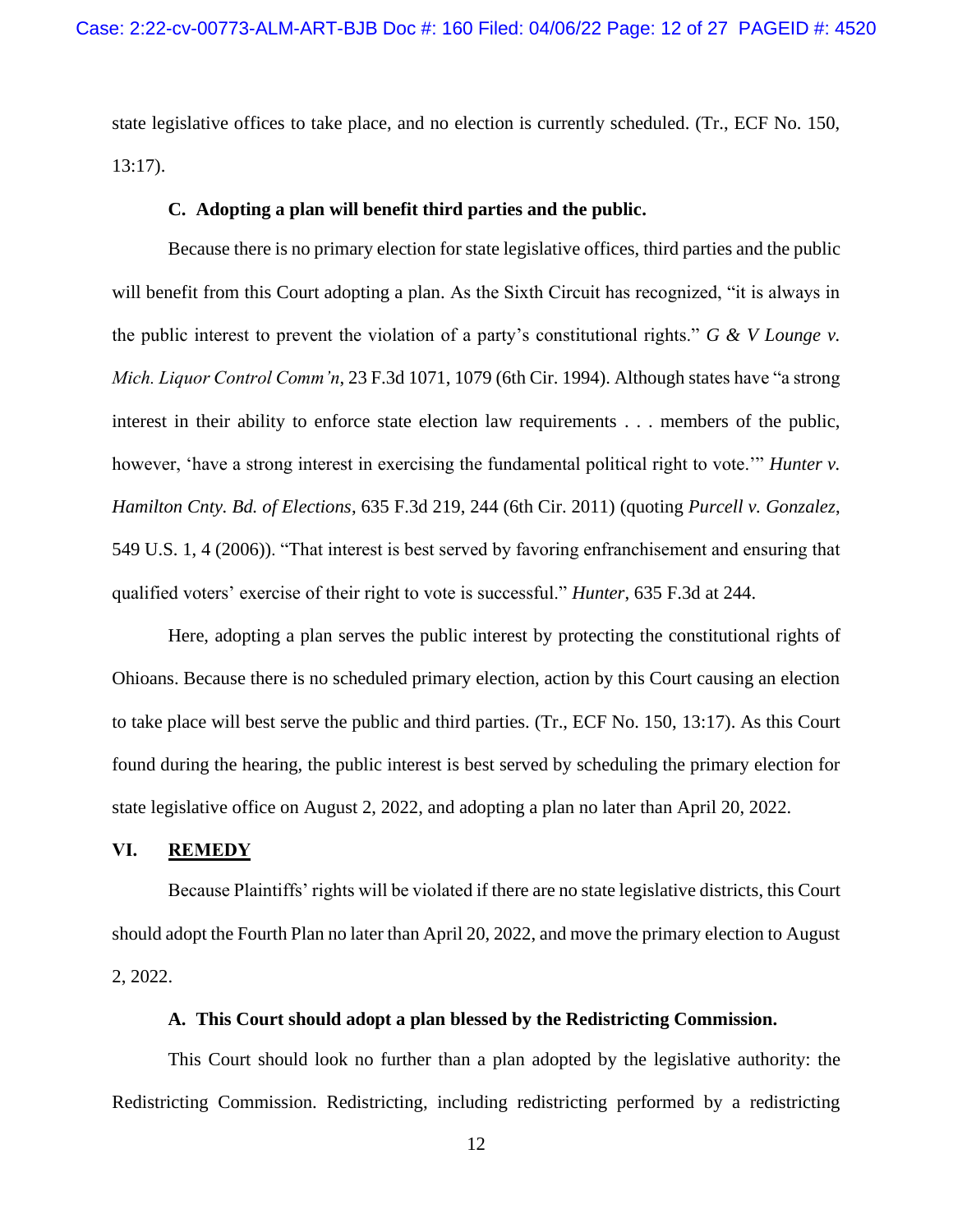commission, is a legislative function. *Ariz. State Legis. v. Ariz. Indep. Redistricting Comm'n*, 576 U.S. 787, 808 (2015) (redistricting legislative authority properly delegated to redistricting commission). District courts should be "guided by the *legislative* policies underlying a state plan even one that was itself unenforceable . . . ." *Perry v. Perez*, 565 U.S. 388, 393 (2012) (emphasis added) (citation and quotation omitted). "[S]tate legislatures have 'primary jurisdiction' over legislative reapportionment." *White v. Weiser*, 412 U.S. 783, 795 (1973) (citations omitted). Redistricting is a policy choice, and "courts aren't supposed to second guess policymakers based on their own subjective judgments of what makes for good policy." *Adams & Boyle, P.C. v. Slatery*, 956 F.3d 913, 936 (6th Cir. 2020) (Thapar, J., dissenting) (citing *Perry v. Perez*, 565 U.S. 388, 394 (2012)).

In adopting a plan, federal courts defer to legislative bodies—even if that legislative plan may violate state law. In *Navajo Nation v. Ariz. Indep. Redistricting Comm'n*, 230 F. Supp. 2d 998 (D. Ariz. 2002), a federal court found that an independent commission deserved deference even though it violated state law. *Id.* at 1008. In *Straw v. Barbour Cty*., 864 F. Supp. 1148 (M.D. Ala. 1994), a district court deferred to a county commission that violated state law: "Assuming without so finding that a state law violation does exist, that would not cause the plan passed by the commission to lose its status as a legislative plan." *Id.* at 1155. And in *Tallahassee Branch of NAACP v. Leon Cty.*, 827 F.2d 1436 (11th Cir. 1987), the 11th Circuit found that a district court properly deferred to a plan adopted by a board of county commissioners even though the commissioners violated state law. *Id.* at 1438–40. It was not the courts' job to second guess policymakers.

Here, the Redistricting Commission is a legislative body that deserves deference from this Court, no matter if its plan conforms to the Ohio Constitution as interpreted by the Ohio Supreme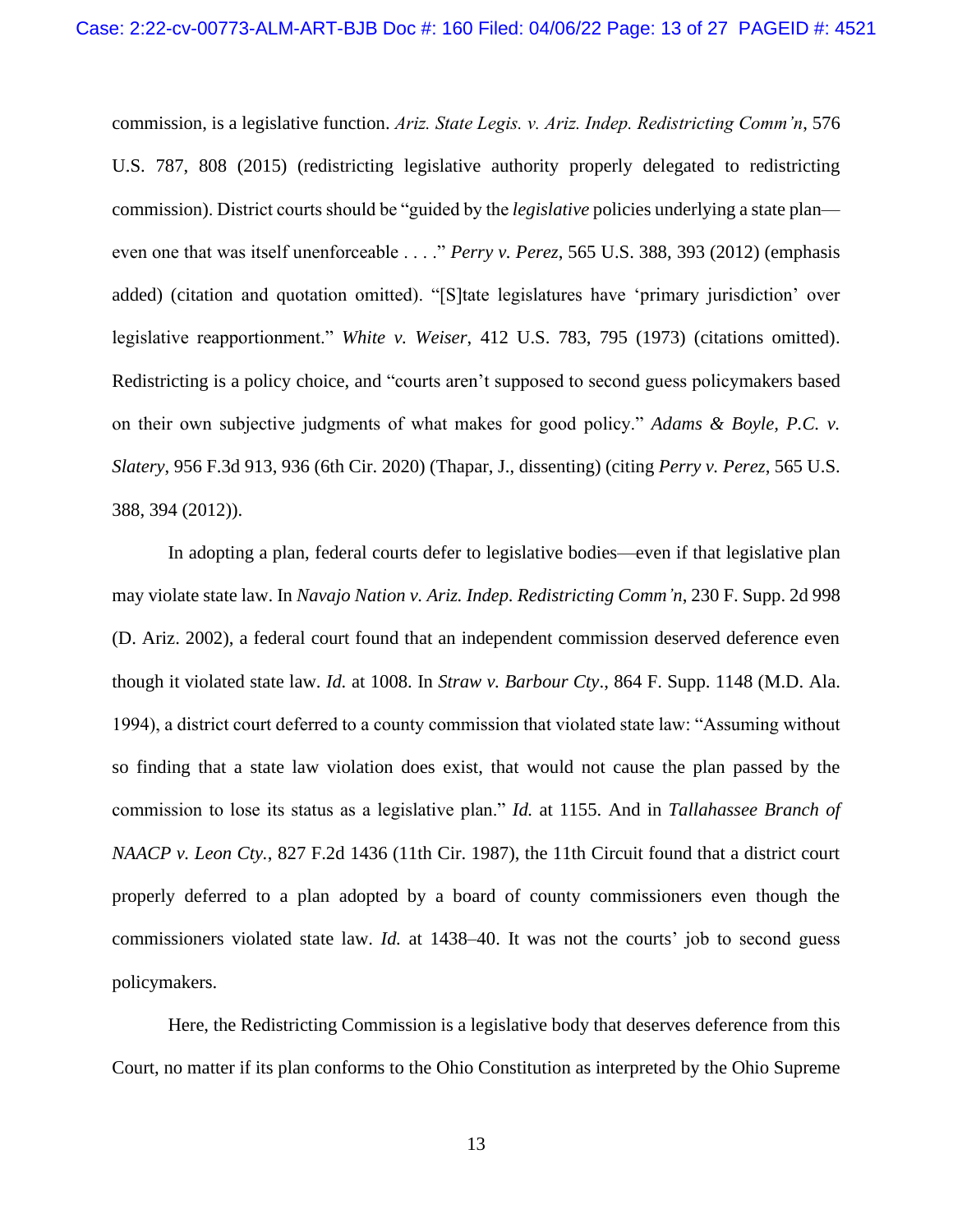Court. First, The Ohio Constitution explicitly charges the members of the Redistricting Commission, most of which the General Assembly controls, to be "responsible for the redistricting of this state for the general assembly." Ohio Constitution, Article XI, Section 1(A). Thus, the Redistricting Commission is the legislative body that decides redistricting-related policy issues. It deserves deference.

Second, the Redistricting Commission, not the Ohio Supreme Court, is the policy-making body. While the members of the Redistricting Commission hold the pen, the Ohio Supreme Court "rule[s] narrowly on the issues before us, leaving public-policy matters to the General Assembly."<sup>3</sup> The Ohio Supreme Court cannot even draw its own maps or move the primary election. *See* Ohio Constitution, Article XI, Section 9(D). Thus, it cannot make the difficult district-drawing policy decisions that deserve deference.

Because the Redistricting Commission is a legislative body charged with the tough policy decisions related to map drawing, this Court should defer to the Redistricting Commission.

## **1. Because this Court should defer to the Redistricting Commission, it should adopt the Fourth Plan.**

<span id="page-13-0"></span>In deferring to the Redistricting Commission, this Court should adopt the most recent plan adopted by the majority of the Redistricting Commission, the Fourth Plan. The Fourth Plan was considered by seven members of the Redistricting Commission, including four General Assembly appointees, Speaker of the House Robert R. Cupp, Senator Vernon Sykes, Senate President Matt Huffman, and Minority Leader Allison Russo, and three executive members, Governor Mike DeWine, Auditor Keith Faber, and Secretary of State Frank LaRose.

<sup>3</sup> *Hope Acad. Broadway Campus v. White Hat Mgmt., L.L.C.*, 2015-Ohio-3716, ¶ 2, 145 Ohio St. 3d 29, 31, 46 N.E.3d 665, 668.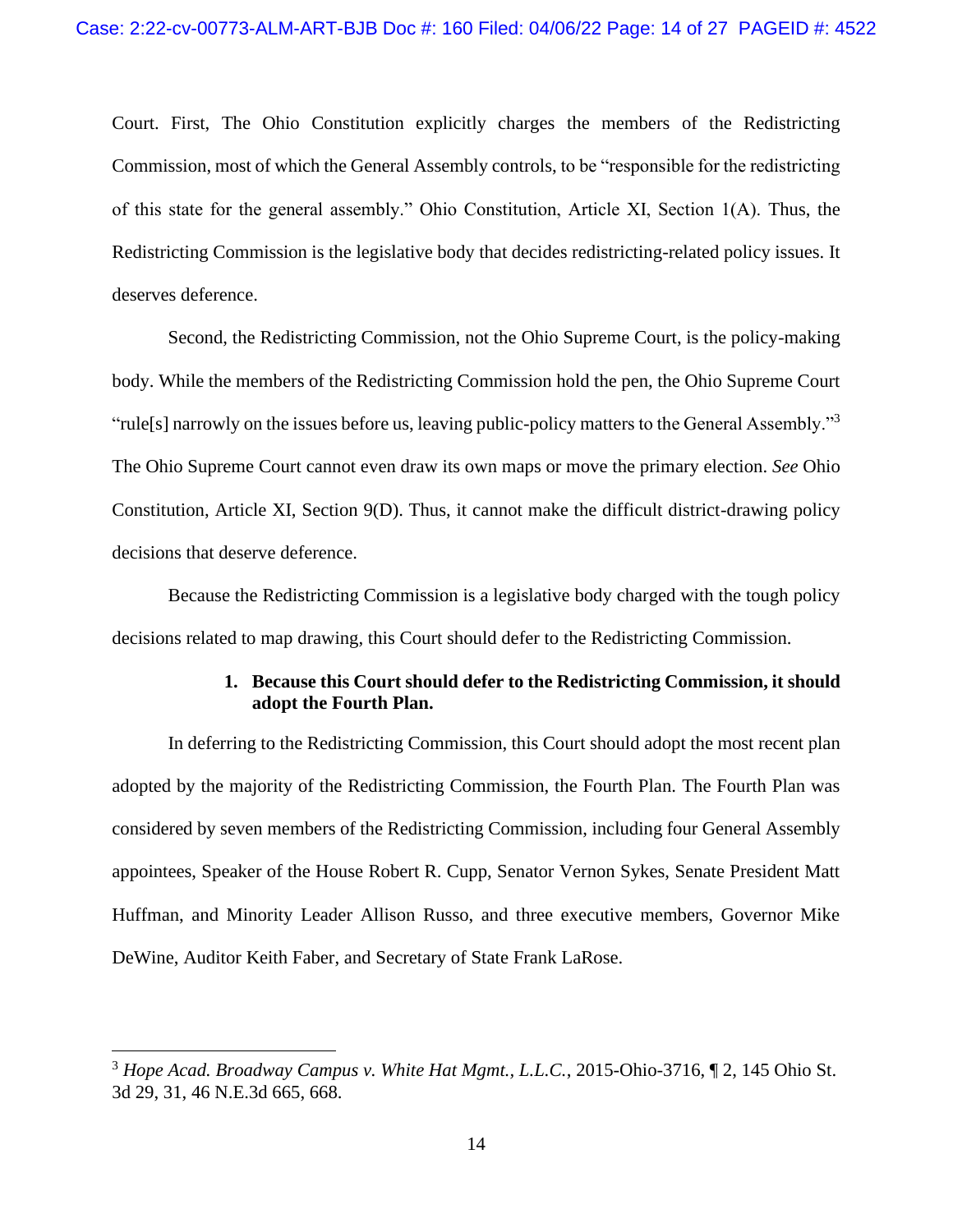In exercising their policy judgment, the members of the Redistricting Commission voted on the Fourth Plan in public session.<sup>4</sup> Co-Chair Speaker Cupp noted that there were  $17$ asymmetrical seats in the House of Representatives in this plan, down from 19 in Third Plan, and seven asymmetrical seats in this plan, down from eight in the Third Plan. (*Id.* at 32:28). A vote was held, and as required by Article XI, Section 1 of the Ohio Constitution, a 4-3 majority of the Redistricting Commission approved the plan. (*Id.* at 52:24).

The Redistricting Commission also considered the map created by Dr. Johnson and Dr. McDonald. (Transcript – Part 5 at 21:32).<sup>5</sup> It was rejected by a 5-2 vote. (*Id.*). Several reasons were provided. Governor DeWine noted that the plan sacrificed local communities to gain proportionality: "Yes, it did hit proportionality and did have a similar number of competitive districts or indeed, but less compact districts, fewer communities of interest being kept together, more splits, cities and fewer competitive districts." (*Id.* at 9:18). Auditor Faber echoed that reasoning: "Few Democrats in Bellaire would feel represented by a Columbus Democrat, and few Republicans in Millersburg would feel represented by a Strongsville Republican. It has nothing to do with the partisan label and everything to do with the way local issues affect our politics." (*Id.*  at 13:09). It was a policy choice to reject the type of partisan map created by Dr. Johnson and Dr. McDonald in favor of keeping communities together.

The Fourth Plan was also adopted over the Johnson and McDonald plan because of technical issues with the latter plan. (*Id.* at 1:13). Members of the Redistricting Commission noted that the map was not completed when it was put before the Redistricting Commission. (*Id.*; *see* 

<sup>4</sup> *Commission Meeting*, OHIO REDISTRICTING COMMISSION, March 28, 2022, Transcript – Part 4 *available at* https://redistricting.ohio.gov/meetings (last accessed April 5, 2022).

<sup>5</sup> *Commission Meeting*, March 28, 2022, Transcript – Part 5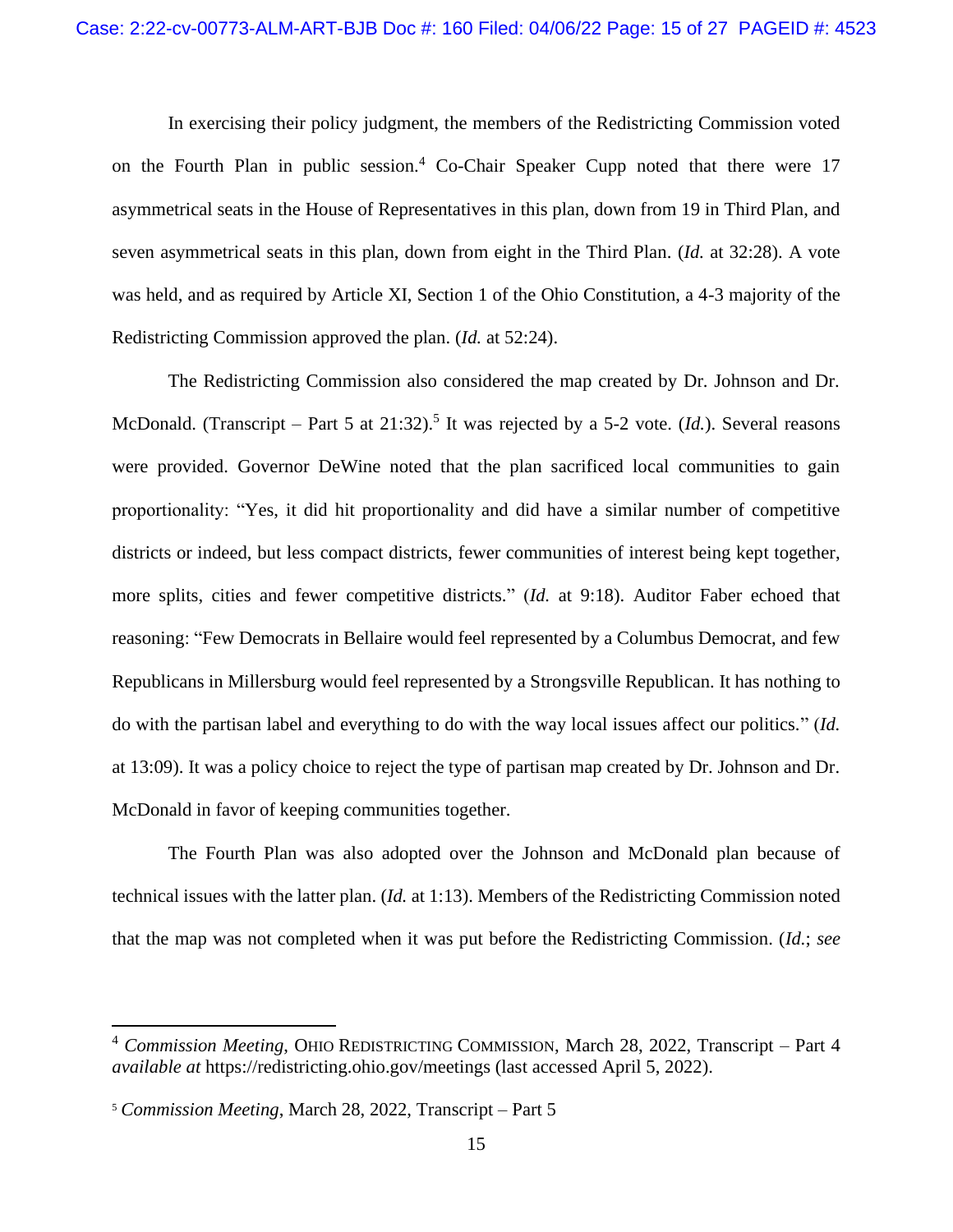*also* Dr. Johnson Aff., Appendix, Exhibit A, ¶ 18). This would have also required work beyond the March 28, 2022, deadline afforded to the Redistricting Commission by the Ohio Supreme Court. (*See* Transcript – Part 5 at 4:39).

As a result, the Fourth Plan was formally adopted by the Redistricting Commission and submitted to Secretary of State and the Ohio Supreme Court. As of today, it has not been invalidated by the Court. Thus, this Court should defer to the policy considerations of the Redistricting Commission and adopt the Fourth Plan as its own on or before April 20, 2022 for an August 2, 2022 primary election.

#### **2. Alternatively, this Court should adopt the Third Plan.**

<span id="page-15-0"></span>Alternatively, this Court should adopt the Third Plan. The Third Plan was also adopted by the Redistricting Commission, consistent with Ohio Constitution, Article XI, Section 1. (Tr. ECF No. 150, PageID # 4370, 136:5). There are few differences between the Fourth Plan and Third Plan in terms of substance. (*Id.*). Yet the Third Plan has the advantage of prior implementation by the local boards of elections, meaning it is the least disruptive to implement. (*See id.*, PageID # 4296, 62:8). So this Court, in the alternative, should adopt the Third Plan on or before April 20, 2022 for a primary election held on August 2, 2022.

## **3. It matters not that the Redistricting Plans may conflict with the Ohio Constitution.**

<span id="page-15-1"></span>This Court should adopt one of the Redistricting Commission's plans even if the Ohio Supreme Court found it unconstitutional.

*First*, Plaintiffs' remedy accords with the Supremacy Clause. "When there is an unavoidable conflict between the Federal and a State Constitution, the Supremacy Clause of course controls." *Reynolds v. Sims*, 377 U.S. 533, 584, 84 S. Ct. 1362, 1393 (1964). The Supremacy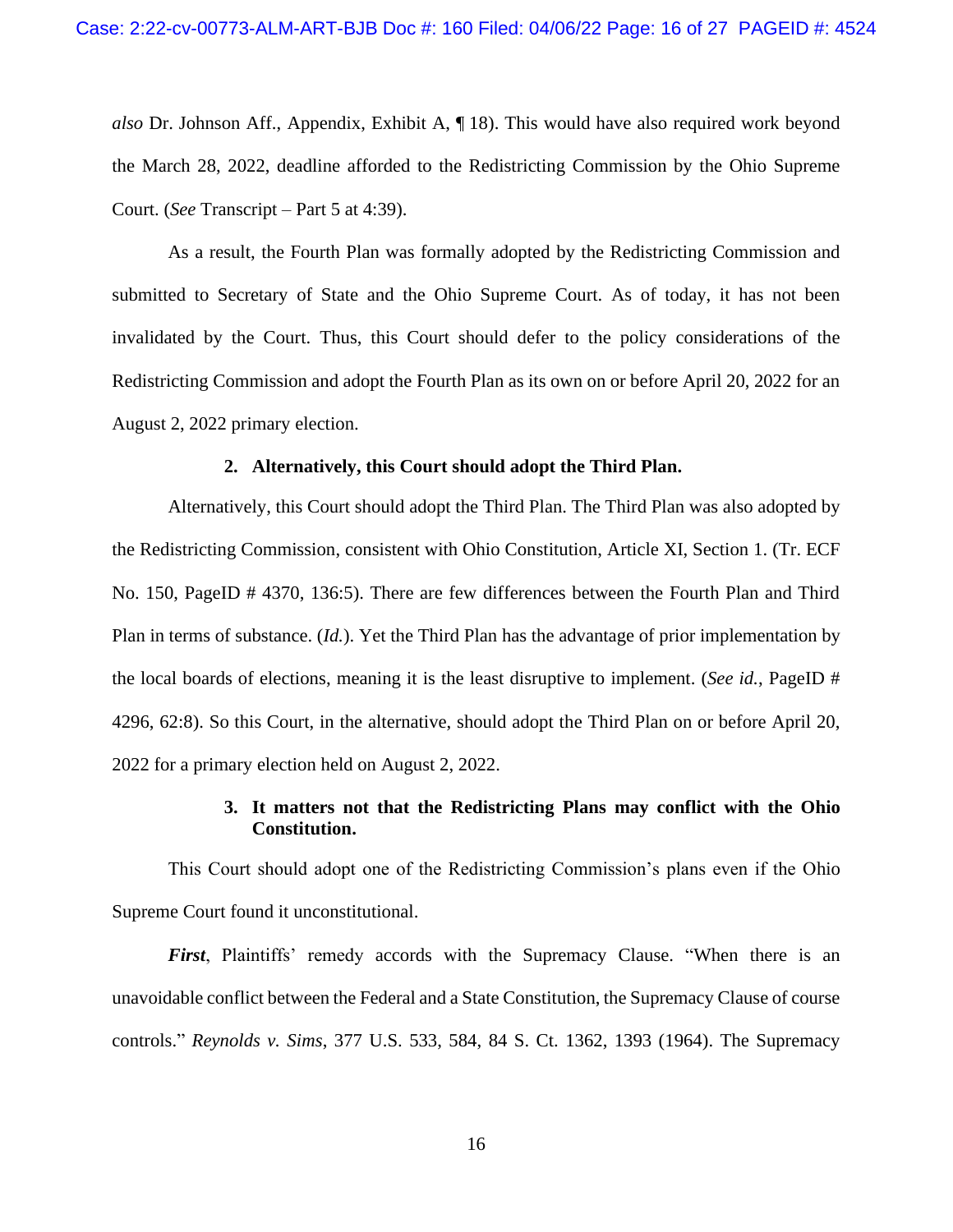Clause requires that a state constitution must yield to prevent the deprivation of rights guaranteed by the U.S. Constitution. *See Espinoza v. Mont. Dep't of Revenue*, 140 S. Ct. 2246, 2288 (2020).

Here, the Ohio Constitution—as applied to Plaintiffs—deprived them of their rights under the U.S. Constitution, so the Ohio Constitution must yield. Through back-and-forth between the Redistricting Commission and the Ohio Supreme Court, Mr. Gonidakis and the other plaintiffs ended up with no primary election for state legislative office. (Tr., ECF No. 150, PageID # 4247, 13:17). This violates the U.S. Constitution, including the right to vote and the right to associate. As a result, this Court may implement a plan adopted by the Redistricting Commission, even it is later rejected by the Ohio Supreme Court.

**Second**, Plaintiffs' remedy is appropriate based on the present exigent circumstances. *Straw v. Barbour Cty*., 864 F. Supp. 1148, 1155 (M.D. Ala. 1994). This Court found that it should adopt a plan no later than April 20, 2022, which is two weeks away from today. There are currently few maps to choose from. Only four maps have been approved by the Redistricting Commission and are ready to use. Plaintiffs specifically request that this Court adopt the Fourth Plan. While the Fourth Plan's constitutionality remains pending before the Ohio Supreme Court (and even if it is rejected), it is better than no plan. Additionally, unlike the other plans this Court could consider, it was adopted by the elected officials that may be held accountable at the ballot box. This makes the Fourth Plan an appropriate solution, especially given the looming "drop dead" date.

*Third*, this Court should not be troubled by finding that the Ohio Constitution yields under these circumstances because there is nothing sacrosanct about the Ohio Constitution. State constitutions, while important, are different than the U.S. Constitution. Unlike the U.S. Constitution, which requires three-quarters of the states to ratify any proposed change to it, a "mere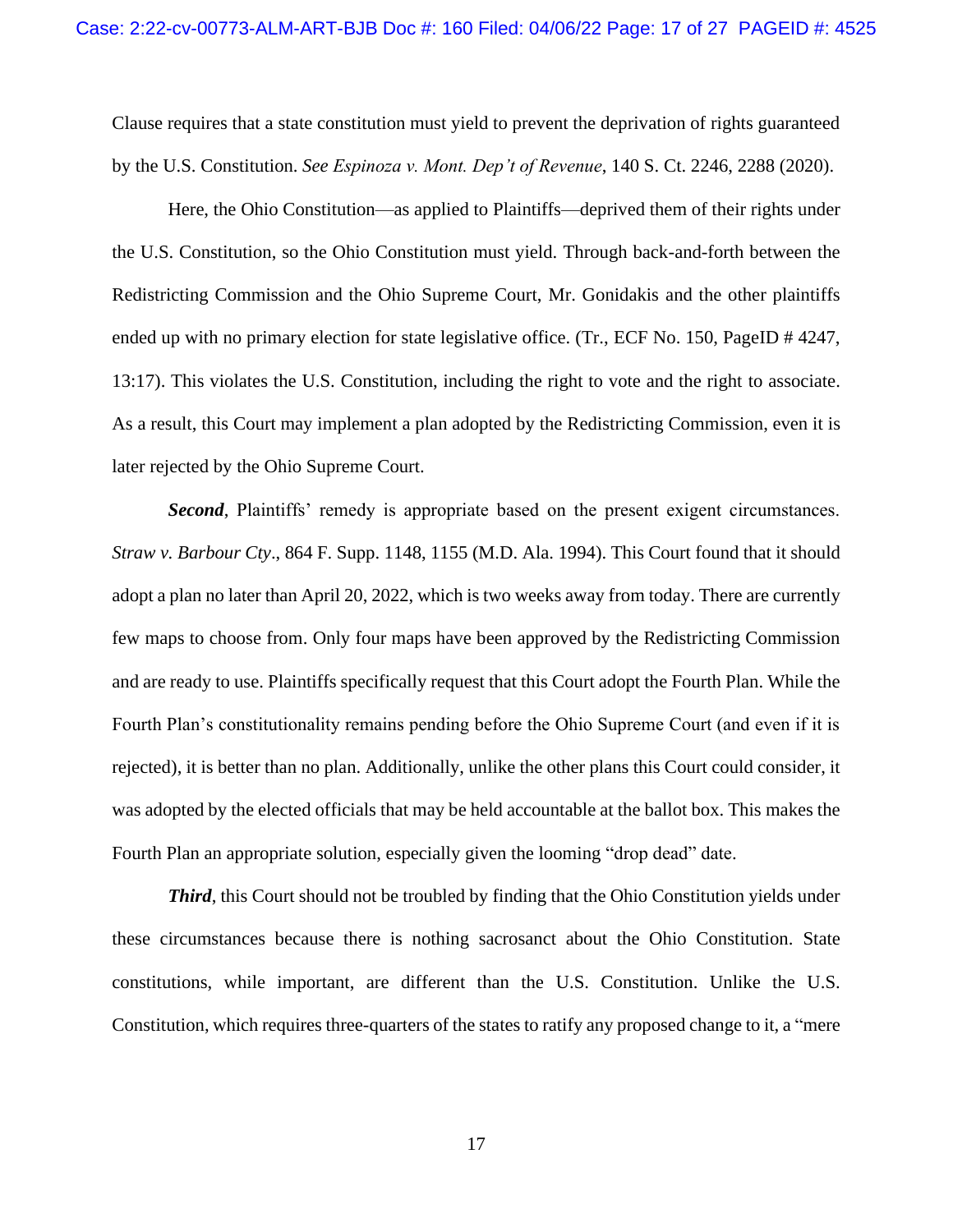majority of the electorate may amend the constitutions of forty-seven states."<sup>6</sup> State constitutions, as a result, have been collectively amended more than 7,500 times through legislative amendments and amendments proposed by voters.<sup>7</sup> This makes state constitutional rights "more akin to statutory rights than to constitutional constraints."<sup>8</sup>

Ohio is no exception. The Ohio Constitution carries out a range of functions, such as creating a Livestock Care Standards Board and preventing an "idiot" from voting, to name a few. *See* Ohio Constitution, Article XIV, Section 1; Ohio Constitution, Article V, Section 6. It is more statutory than capital "C" constitutional, meaning this Court should not be concerned about adopting a plan that may be found unconstitutional by the Ohio Supreme Court.

For these reasons, this Court should find no issue finding that the Ohio Constitution as applied to Plaintiffs, rather than a particular statute, yields so that Plaintiffs may exercise rights provided by the U.S. Constitution.

#### **B. Alternatively, this Court may adopt the 2011 map for the 2022 election only.**

<span id="page-17-0"></span>This Court has authority to adopt the 2011 map for temporary use in the 2022 elections, notwithstanding the fact that it is malapportioned as of 2022. *Watkins v. Mabus*, 771 F. Supp. 789 (S.D. Miss. 1991) (three-judge panel) (per curiam), *aff'd mem. in part and vacated as moot in part*, 502 U.S. 954 (1991). But a non-malapportioned map should be adopted either by this Court or by the state authorities in time for future General Assembly elections.

<sup>6</sup> Jeffrey S. Sutton, *What Does - and Does Not - Ail State Constitutional Law*, 59 U. KAN. L. REV. 687, 690 (2011).

<sup>7</sup> Jessica Bulman-Pozen & Miriam Seifter, *The Democracy Principle in State Constitutions*, 119 MICH. L. REV. 860, 882 (2021).

<sup>8</sup> Tom Ginsburg & Eric Posner, *Subconstitutionalism*, 62 STAN. L. REV. 1583, 1606 (2010).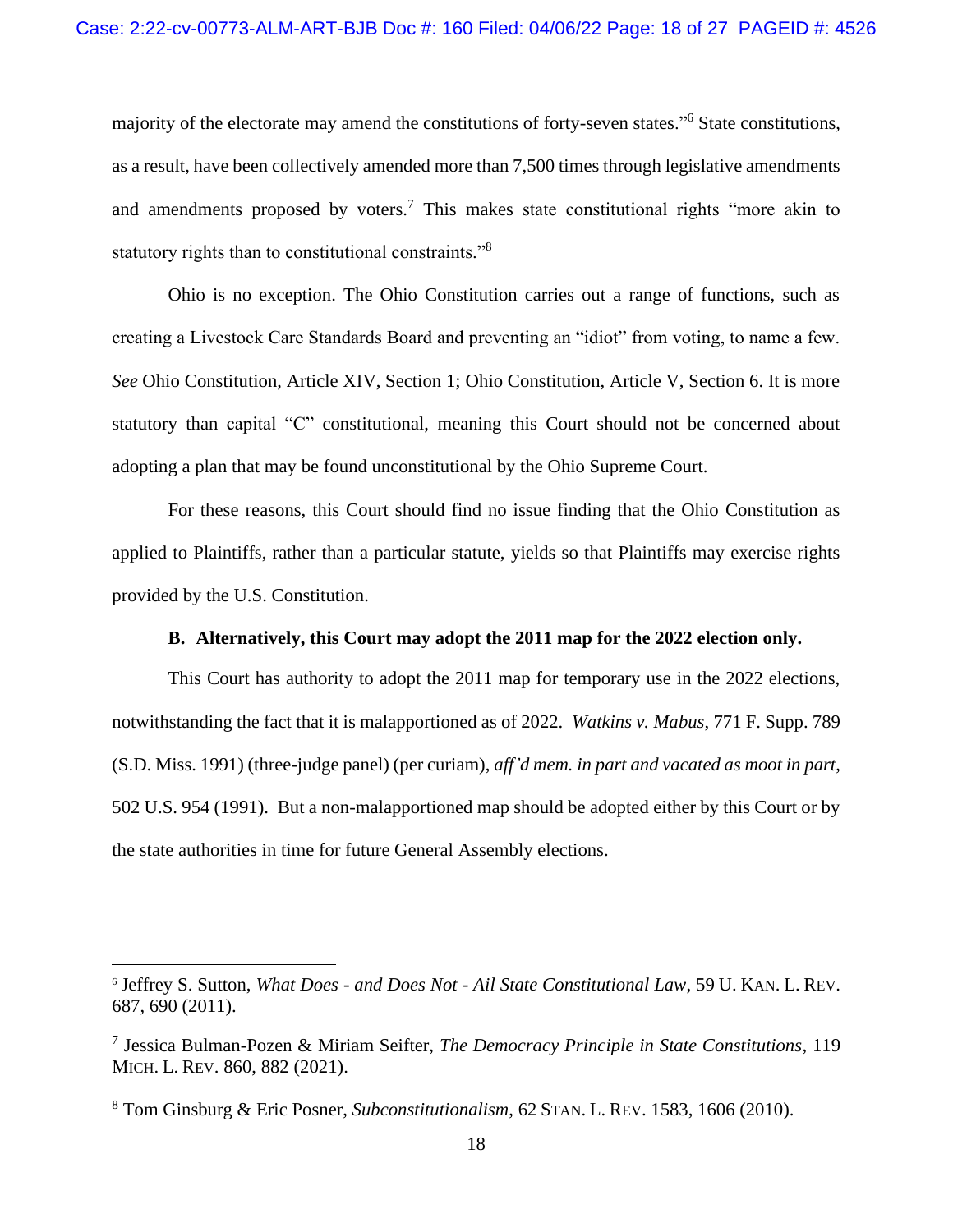In *Watkins,* a three-judge panel was convened on July 10, just two months before the primary election scheduled for September 17. *Id.* at 791. Multiple parties submitted proposed maps, and the court waited for the legislative body to agree to one. *Id.* at 793. The court set a deadline of August 2 for a resolution. *Id.* at 795. The afternoon of August 2, with no agreed-on map in sight, the court issued an order that maintained the prior plan based on old census data. *Id.* at 797; *Watkins v. Mabus*, CIVIL ACTION NO. J91-0364(L), 1991 U.S. Dist. LEXIS 20379, at \*5 (S.D. Miss. Aug. 2, 1991) (order adopting prior map despite changes in population).

The *Watkins* court reasoned that it was better to have a malapportioned plan than no plan: "[A]lthough the legislative districts under the 1982 plan are doubtless unconstitutionally malapportioned for a full four-year term of office, this court, exercising its equitable powers, holds that under the facts in this case, including the imminent elections, they may be constitutionally utilized for interim relief" and that "if elections are to be timely held, they must be held pursuant to existing law – the 1982 plan" and further noted that "the 1982 plan has the advantage of having been adopted by the entire Legislature."*Id*. at 789, 801

Here, just as in *Watkins*, there are no state legislative districts just two weeks from the April 20, 2022 "drop dead" date to execute a primary election. As in *Watkins*, Ohio's 2011 map was fully litigated, and approved. *See Wilson v. Kasich*, 134 Ohio St.3d 221, 2012-Ohio-5367, ¶ 2, 48 (2012) ("relators failed to rebut the presumes constitutionality accorded the 2011 apportionment plan by establishing that the plan is unconstitutional beyond a reasonable doubt."); *Ohio A. Philip Randolph Institute v. Householder*, Case No. 18-cv-00357 (S.D. Ohio Oct. 29, 2019) (ECF No. 287) ("[T]his case is dismissed for lack of jurisdiction.").

The 2011 map has the advantage of having been fully approved by all state authorities and having been upheld by both state and federal courts. However, the 2011 map has the disadvantage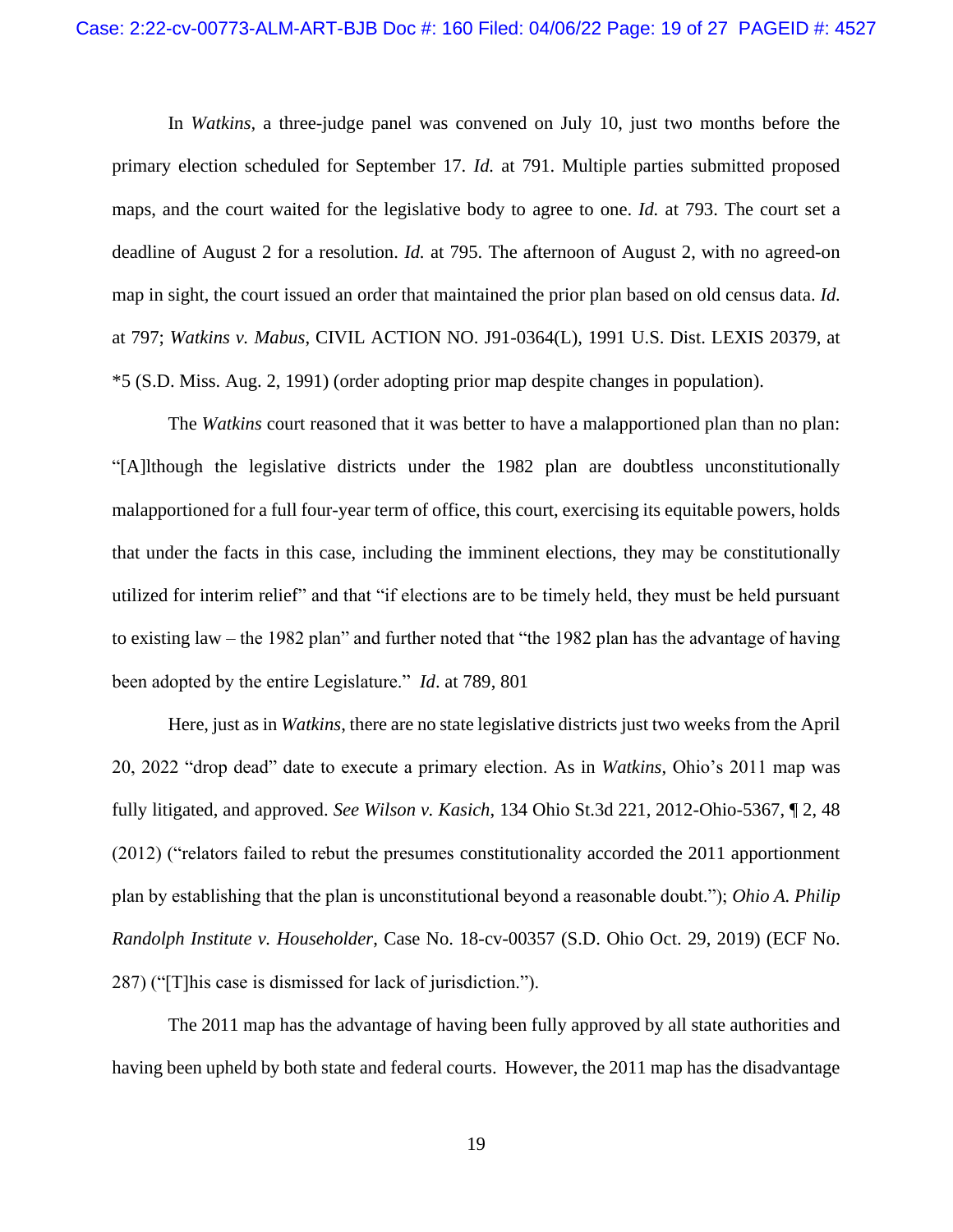of being malapportioned as of 2022. (Complaint, ECF No. 1, PageID # 12, ¶¶ 65–70). Thus, Plaintiffs prefer Ohio Redistricting Commission plans, the Fourth Plan or the Third Plan. If the 2011 map is adopted by this Court, Plaintiffs would ask that it be used only for the 2022 General Assembly elections.

## **C. There is no time for a new map by April 20, 2022.**

<span id="page-19-0"></span>The undisputed testimony at the preliminary injunction hearing was that a 2022 General Assembly plan must be in place no later than April 20, 2022, for an August 2, 2022, primary to take place, and that August 2, 2022, is the last date on which a primary can be conducted without significantly impairing Ohio's ability to conduct a safe and secure 2022 general election.

Given that timeline, it is simply too late for this Court to create a new plan for 2022—with or without the use of a "Special Master". The expressions of optimism that a Special Master could have a plan in a matter of days are unwarranted and contrary to the experiences of courts who have used such experts.<sup>9</sup>

"Not only must experts be retained and given appropriate guidelines, there must also be a reasonable opportunity for review and comment by interested parties and DOJ as well as time for any necessary revisions that result from this process." *Diaz v. Silver,* 932 F.Supp. 462, 467 (E.D.N.Y. 1996).

Typically, there are several months between the appointment of a special master and the adoption of a plan. *See, e.g.*, *Wright v. Sumter Cty. Bd. of Elections & Registration*, No. 1:14-CV-42 (WLS), 2020 U.S. Dist. LEXIS 17348, at \*\*6–22 (M.D. Ga. Jan. 29, 2020) (129 days from the appointment of the special master to the district court adopting the special master's proposed map as the interim remedial plan); *Dillard v. City of Greensboro*, 956 F. Supp. 1576, 1577-1582 (M.D.

<sup>9</sup> *See* Motion for Appointment of Special Master, ECF No. 149.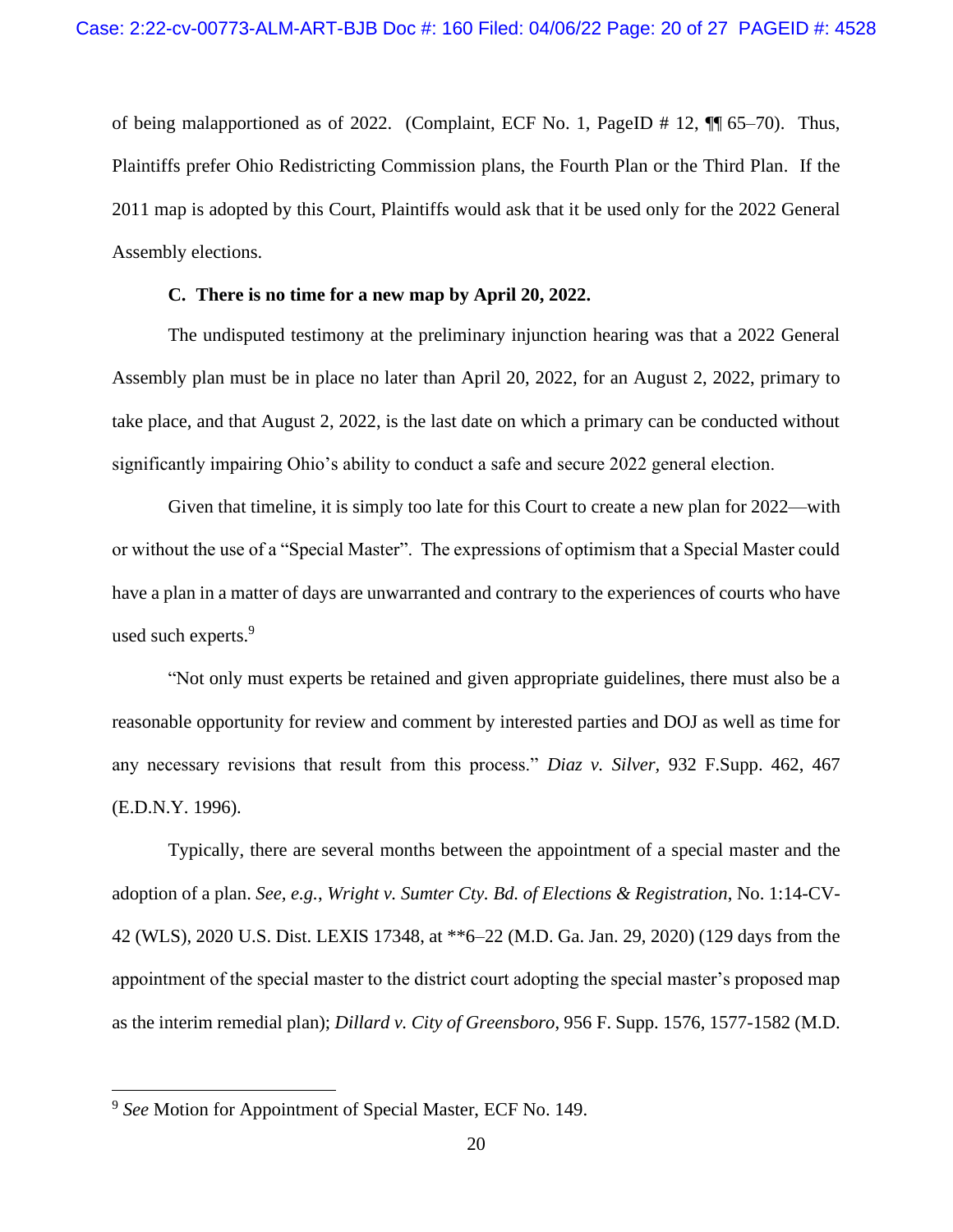Ala. May 22, 1997) (112 days from the initial appointment of the special master to the district court adopting the special master's supplemental redistricting plan).

The shortest period that Plaintiffs could find between the appointment of a Special Master and a Court's adoption of a plan was 21 days, which the court found required a "Herculean" effort. *Favors v. Cuomo*, No. 11-CV-5632 (RR)(GEL)(DLI)(RLM), 2012 U.S. Dist. LEXIS 36910, at \*15 (E.D.N.Y. Mar. 19, 2012). Here, we do not have even 21 days before the April 20, 2022, drop-dead date. *Favors v. Cuomo* involved the lack of any plan to elect members of congress from New York. Since the number of New York Congressional Districts had been reduced from 29 to 27, the use of the prior congressional district maps was not possible, and there were no other authorized maps to choose from.

Here, there is not enough time for a Special Master to draft a new plan, let alone consider other factors that may be proposed. Plaintiffs moved as fast as possible. (*See* Emergency Motion, ECF No. 53; Emergency Motion, ECF No. 73; Emergency Motion, ECF No. 75). "Ohio has some of the most complex rules for map drawing in the county; as well as the political geography of the boundaries of cities, townships, villages, et cetera, it's some of the most challenging as well." (Tr., ECF No. 150, PageID # 4356, 122:12–16). There is not enough time in the next two weeks for this Court to appoint a Special Master, for that Special Master to finalize a report, for objections to be filed to the Special Master's findings, and for this Court to rule on the new plan.

Instead, Plaintiffs submit that the best way to meet the April 20, 2022, deadline would be for this Court to choose between the Third Plan, the Fourth Plan, and 2011 map.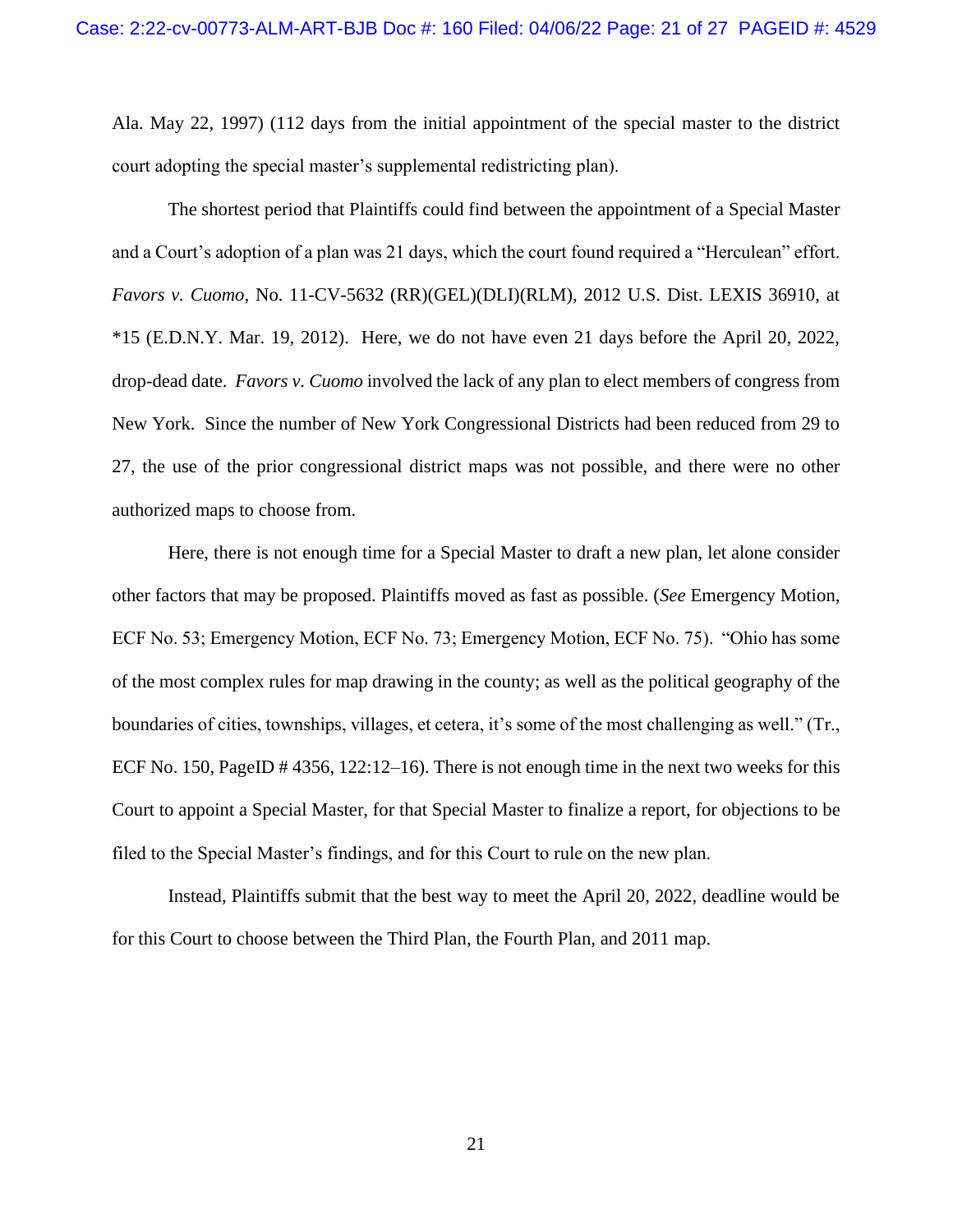## <span id="page-21-0"></span>**D. This Court should avoid the alternative plans unendorsed by the Redistricting Commission.**

Because this Court should defer to the legislative body, and there is no time for a Special Master, it should adopt one of the maps adopted by the Redistricting Commission. The alternative maps offered by the Parties should not be considered.

# **1. The so-called "Independent Plan" has significant flaws, including previously undisclosed involvement by Mr. Glassburn.**

<span id="page-21-1"></span>This Court should not consider the so-called Independent Plan because it has significant problems. First, the plan violates the Ohio Constitution. A key component of the Ohio Constitution is adoption by the Redistricting Commission. *See* Ohio Constitution, Article XI, Section 1(A). That failed to happen here. In fact, this plan was considered—and rejected—by the Redistricting Commission. (*Commission Meeting*, March 28, 2022, Transcript – Part 5 at 21:32). As a result, this proposed plan cannot meet the requirements of the Ohio Constitution, and this Court would be adopting policy rejected by Ohio's elected officials.

Second, the plan has technical flaws, and was significantly influenced by a Democrat staffer, Mr. Glassburn. During the hearing, it was conceded that the map had technical flaws and could not be implemented without more delay. (Tr., ECF No. 150, 135:3). This was confirmed by sworn testimony provided by Dr. Douglas Johnson, one of the authors of the McDonald and Johnson plan. (*See* Dr. Johnson Aff., Exhibit A). As explained by Dr. Johnson, the map was not final: "I cannot say it was a final constitutional map." (*Id.*, ¶ 18). More troubling, Dr. Johnson also revealed that Mr. Glassburn, acting as a Democratic staffer, drafted portions of the map that were not approved by Dr. Johnson, Dr. McDonald, or a member of the Redistricting Commission. (*Id.*, ¶¶ 12–13). Mr. Glassburn testified at this Court's hearing and failed to mention his unapproved role. (*See* Tr., ECF No. 150).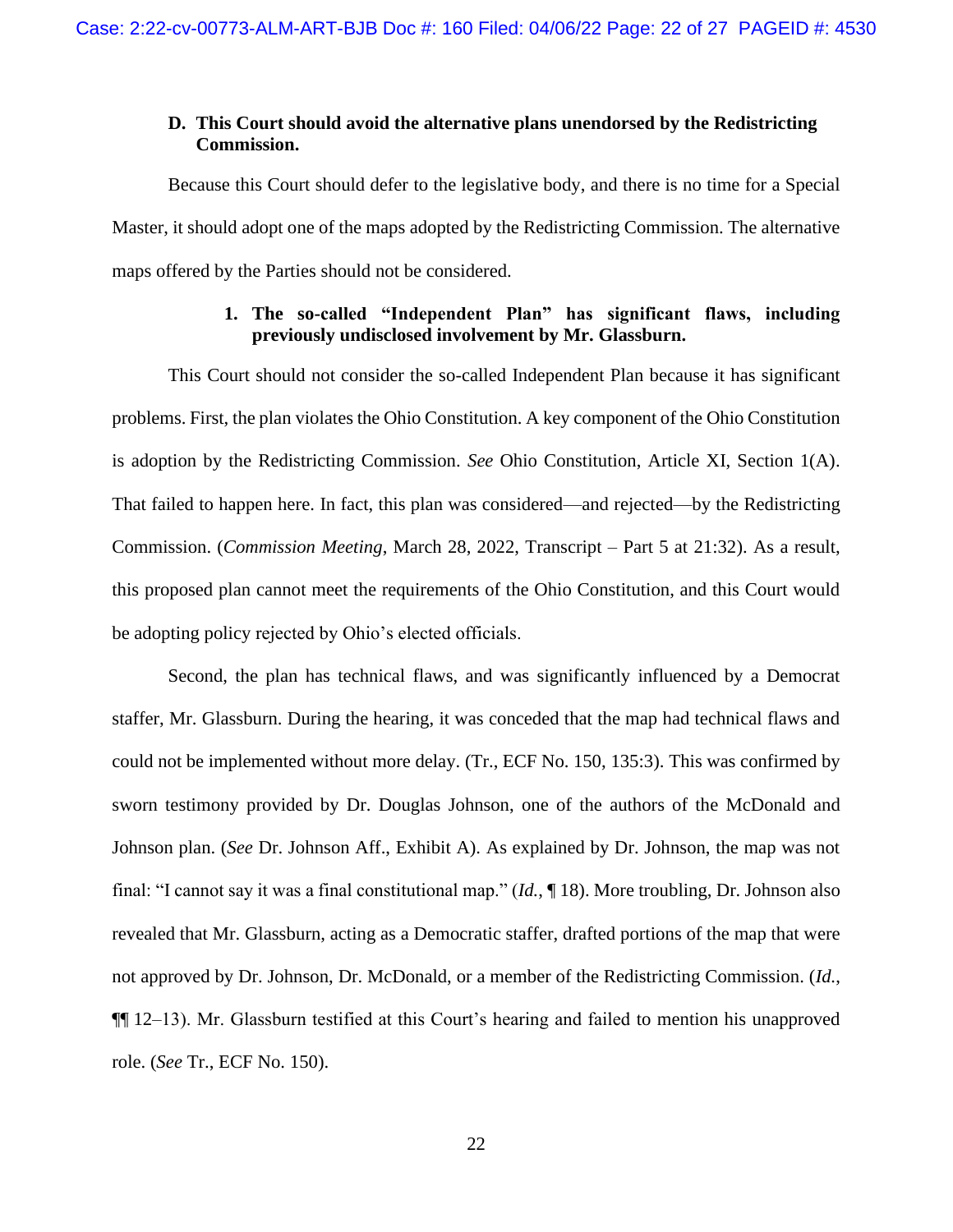For these reasons, this Court should not consider the so-called Independent Plan, especially considering the previously undisclosed involvement of Mr. Glassburn.

#### **2. Dr. Rodden conceded that his plan should not be used.**

<span id="page-22-0"></span>Dr. Jonathon Rodden also prepared a plan, the "Rodden III" plan. This plan was not approved by the Redistricting Commission, so it suffers a similar deficiency as one mostly drawn by Dr. Johnson and Dr. McDonald. Dr. Rodden also conceded that his map failed to meet the strict partisan proportionality, which the Ohio Supreme Court stated is a requirement*. League of Women Voters of Ohio v. Ohio Redistricting Comm'n*, 2022-Ohio-342, ¶ 64 ("54 percent in favor of the Republican Party and 46 percent in favor of the Democratic Party"). Because Dr. Rodden's suggested plan fails this test, he acknowledged that this map should not be an option for this Court. (Tr. ECF No. 150, 186:17–187:22, 199:12–15; Affidavit of Jonathan Rodden, ECF No. 107-3, ¶ 30, PageID # 2614).

For these reasons, this Court should not consider the Rodden III plan as an option.

## <span id="page-22-1"></span>**E. The Simon Parties' claims should not prevent the adoption of the Third or Fourth Plan.**

This Court should disregard the Simon Parties' challenges to the Redistricting Commission's plans, including claims under Section 2 of the Voting Rights Act ("VRA"). "[A] court, as a general rule, should be guided by the legislative policies underlying the existing plan, to the extent those policies do not lead to violations of the Constitution or the Voting Rights Act." *Abrams v. Johnson*, 521 U.S. 74, 79 (1997). "Where a State's plan faces challenges under the Constitution or § 2 of the Voting Rights Act, a district court should still be guided by that plan, except to the extent those legal challenges are shown to have a likelihood of success on the merits." *Perry v. Perez*, 565 U.S. 388, 394 (2012). A Section 2 claim requires showing discrimination in the *results* of a state's electoral procedures. 52 U.S.C. § 10301(a); *see also Thornburg v. Gingles*,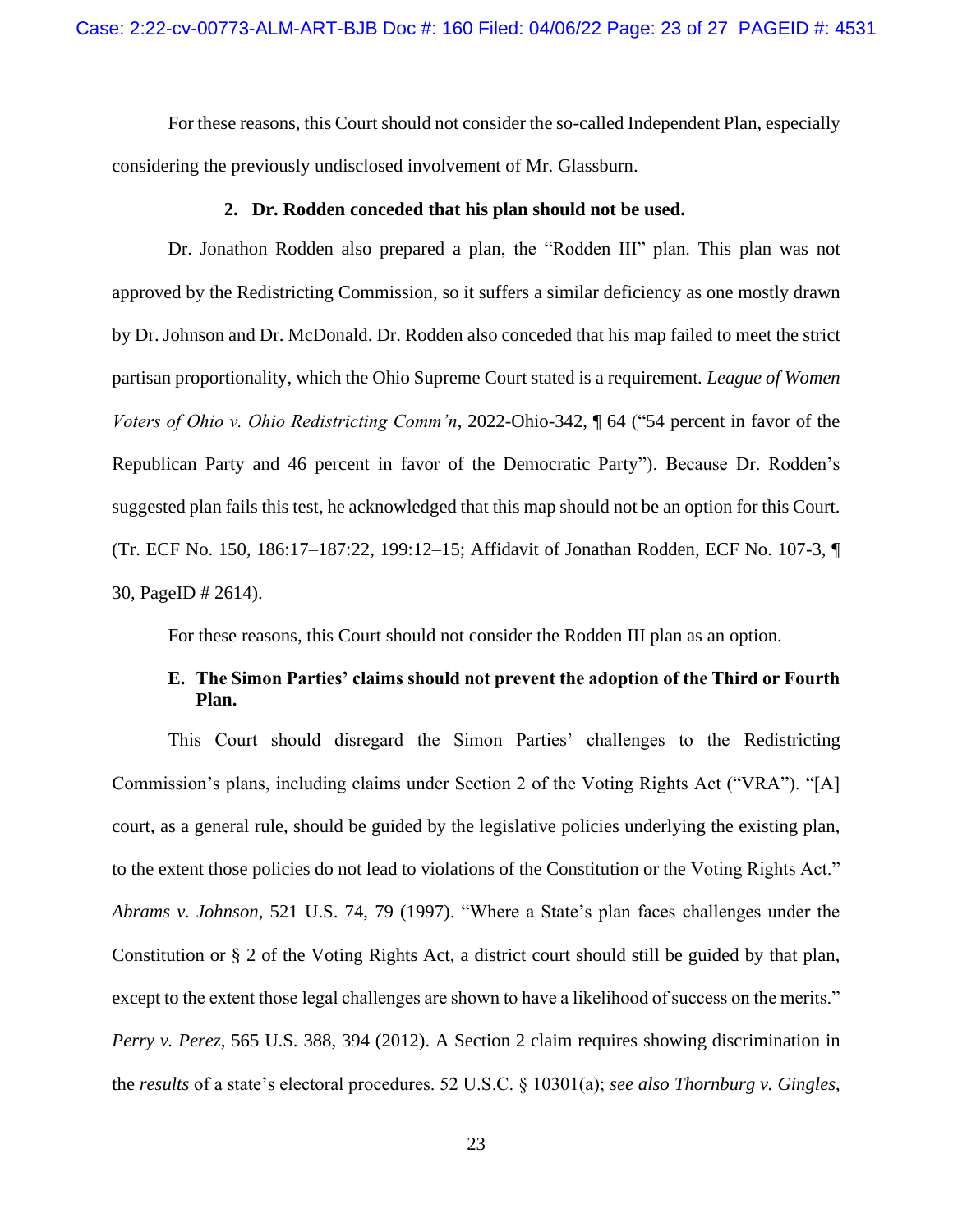478 U.S. 30, 35 (1982). This means demonstrating "under the totality of the circumstances, the [challenged electoral law] results in unequal access to the electoral process." *Thornburg*, 478 U.S. at 46. "[N]o court has ever construed the Voting Rights Act as prohibiting the use of any particular method of redistricting." *Bonilla v. City Council of Chi.*, 809 F. Supp. 590, 596 (N.D. Ill. 1992) (emphasis in original).

The Simon Parties challenge the Redistricting Commission's method. But a methodology challenge, specifically a failure to consider race by the Redistricting Commission, fails the "results test" required by Section 2. The Simon Parties have not raised a single factual allegation about the results of the Third Plan, or of any plan. The Simon Parties have also failed to put forward evidence that shows, under the totality of the circumstances, there is unequal access to the electoral process as required by this stage of litigation.

Nor can the Simon Parties rely on *Armour v. Ohio* to establish the foundation for a Section 2 violation. *Armour* made very specific findings invalidating two specific electoral districts nearly 31 years ago. 775 F. Supp. 1044 (N.D. Ohio 1991).<sup>10</sup> A three-decades old analysis of two electoral districts that no longer exist cannot serve as the basis to prove that different districts drawn just months ago violate the VRA. This is particularly true concerning how significantly the area has changed. For example, the area's largest city, Youngstown, Ohio, dropped from around 95,000 people to 60,000 people in the intervening years, a population change of nearly 40%. The *Armour*  opinion also relies on institutions that have changed significantly, such as the Youngtown City School District, which has undergone multiple fiscal emergencies and academic distress

<sup>10</sup> "Because *Armour* based its decision, at least in part, on a finding that *Gingles* did not apply to single-member-district claims, the validity of *Armour* was put in doubt by *Growe v. Emison*, 507 U.S. 25, 122 L. Ed. 2d 388, 113 S. Ct. 1075. Moreover, *Armour* has been heavily criticized by other courts. *See, e.g.*, *DeBaca*, 794 F. Supp. at 996-97; *Hastert*, 777 F. Supp. at 652-53." *Rodriguez v. Pataki*, 308 F. Supp. 2d 346, 383 n.42 (S.D.N.Y. 2004)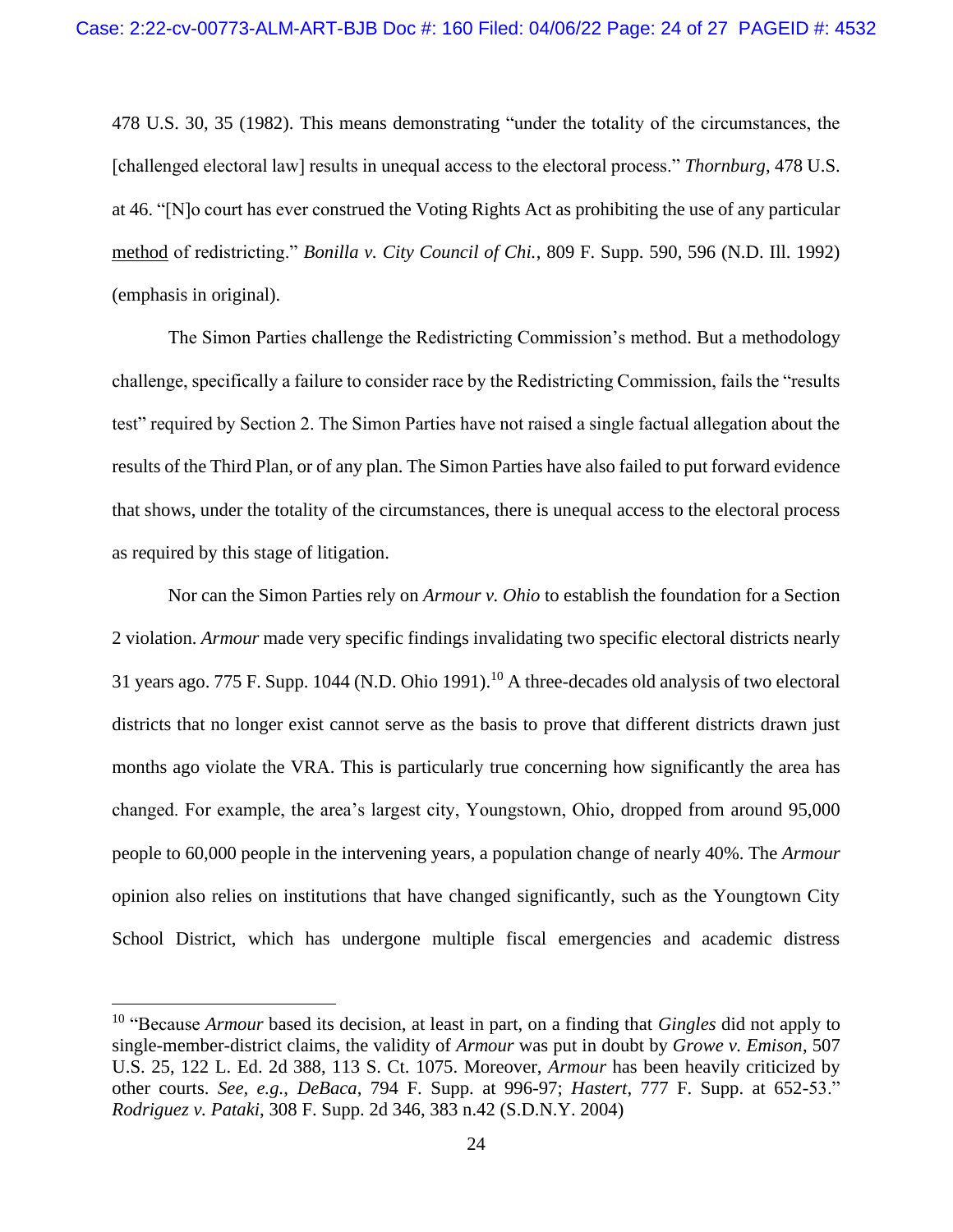commissions. *See* O.R.C. § 3302.10. The Mahoning Valley of 1991 is different from the Mahoning Valley of today—and nothing in the record closes this multiple decade gap.

As a result, this Court should not be concerned by the Simon Parties' allegations in terms of adopting the Third Plan, or the Fourth Plan, if possible.

## <span id="page-24-0"></span>**VII. CONCLUSION**

For all these reasons, Plaintiffs respectfully request that this Court adopt the most recent map adopted by the Redistricting Commission for the 2022 election for state legislative office, the Fourth Plan, on or before April 20, 2022, for a primary election on August 2, 2022.

Respectfully submitted,

### **Isaac Wiles & Burkholder LLC**

*/s/ Donald C. Brey* Donald C. Brey (0021965) Brian M. Zets (0066544) Matthew R. Aumann (0093612) Ryan C. Spitzer (0093515) Trista M. Turley (0093939) Two Miranova Place, Suite 700 Columbus, Ohio 43215 Tel: 614-221-2121; Fax: 614-365-9516 [dbrey@isaacwiles.com](mailto:dbrey@isaacwiles.com) [bzets@isaacwiles.com](mailto:bzets@isaacwiles.com) [maumann@isaacwiles.com](mailto:maumann@isaacwiles.com) [rspitzer@isaacwiles.com](mailto:rspitzer@isaacwiles.com) tturley@isaacwiles.com

*Attorneys for Plaintiffs Michael Gonidakis, Mary Parker, Margaret Conditt, Beth Ann Vanderkooi, Linda Smith, Delbert Duduit, Thomas W. Kidd, Jr., and Ducia Hamm*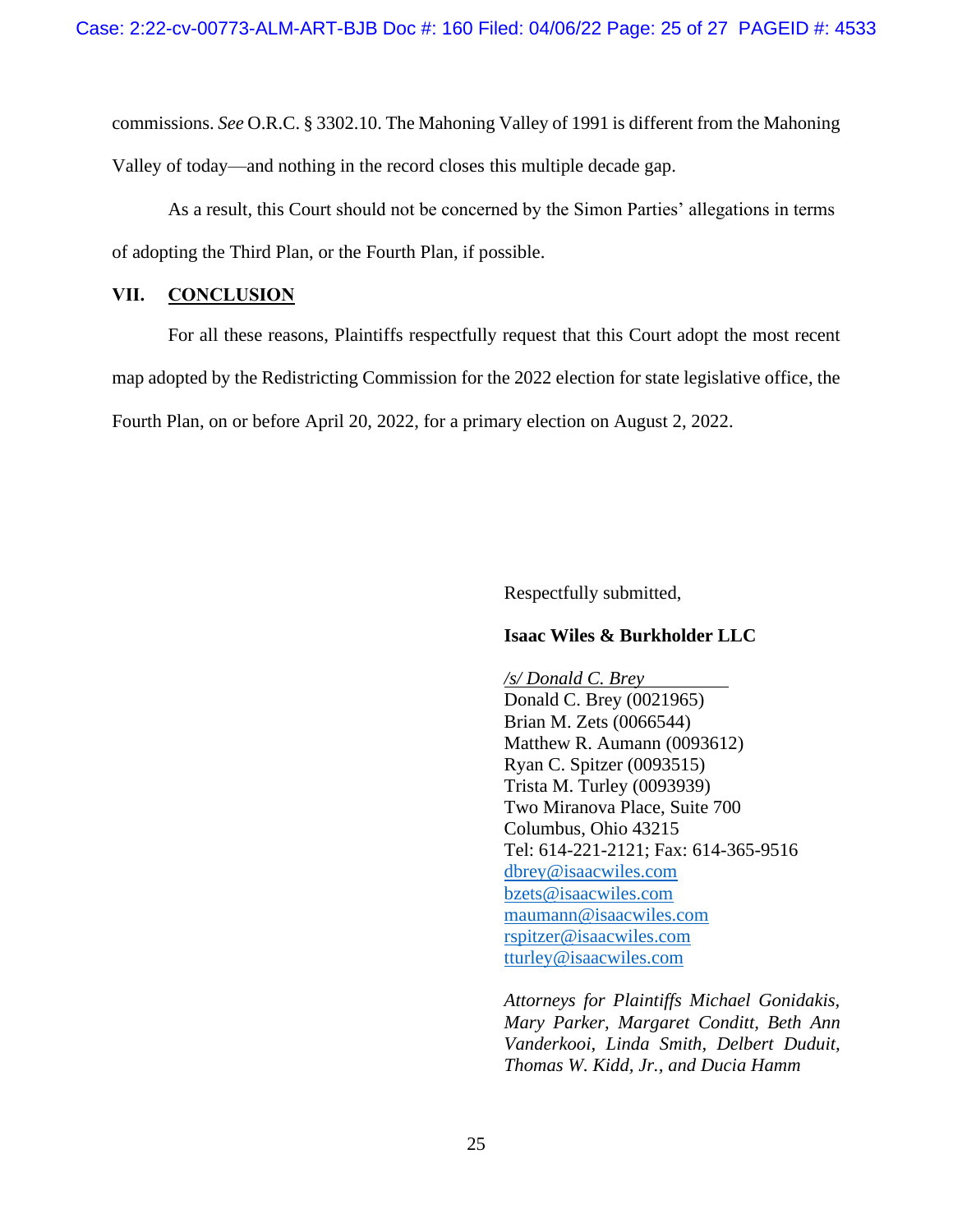# **CERTIFICATE OF SERVICE**

I hereby certify that on April 6, 2022, a copy of the foregoing was filed electronically. Notice of this filing will be sent to all parties by operation of the Court's electronic filing system. Parties may access this filing through the Court's system.

> */s/Donald C. Brey* Donald C. Brey (0021965)